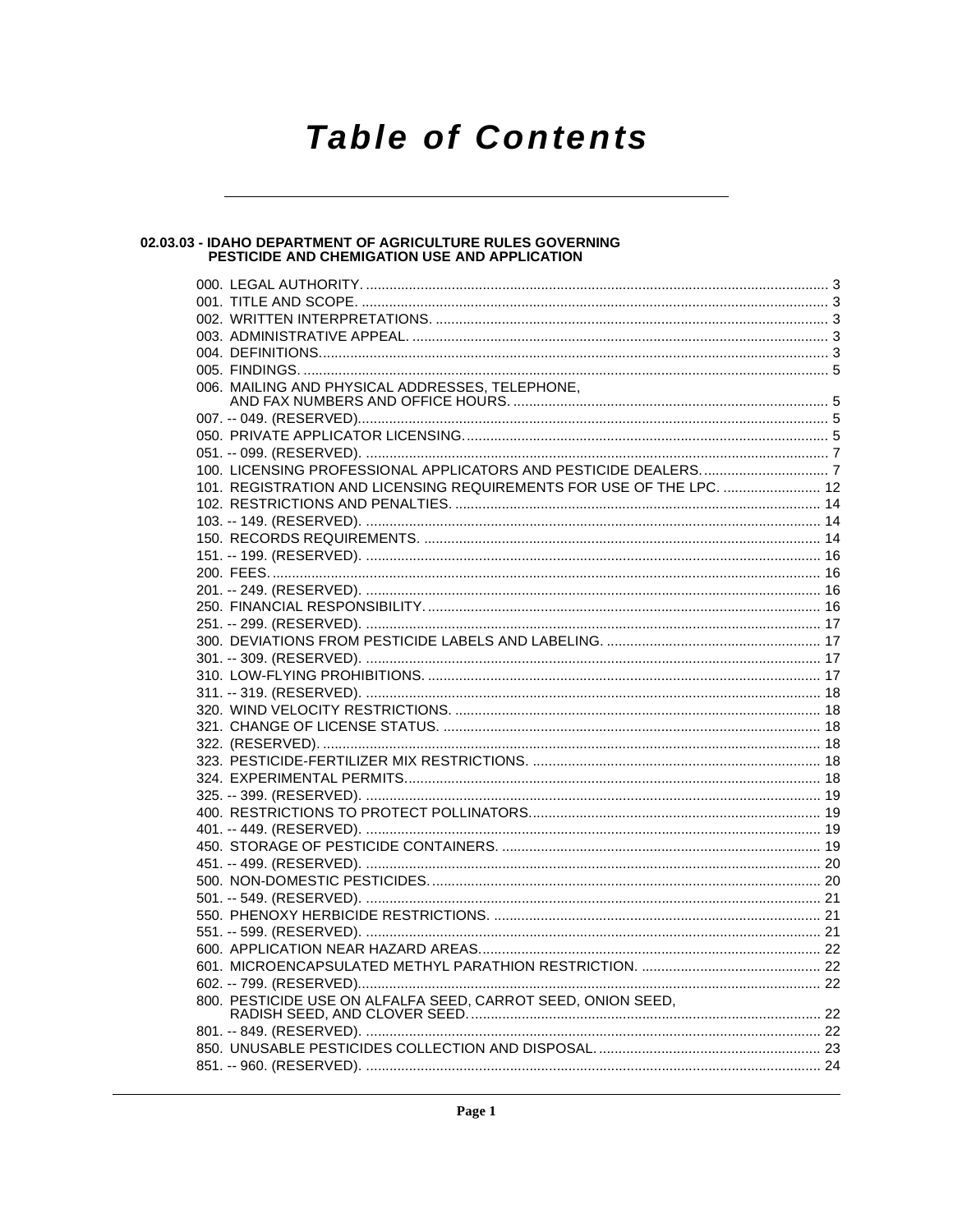# Table of Contents (cont'd)

| 968. VACUUM RELIEF VALVE OR COMBINATION AIR AND VACUUM RELIEF VALVE 30 |  |
|------------------------------------------------------------------------|--|
|                                                                        |  |
|                                                                        |  |
|                                                                        |  |
|                                                                        |  |
|                                                                        |  |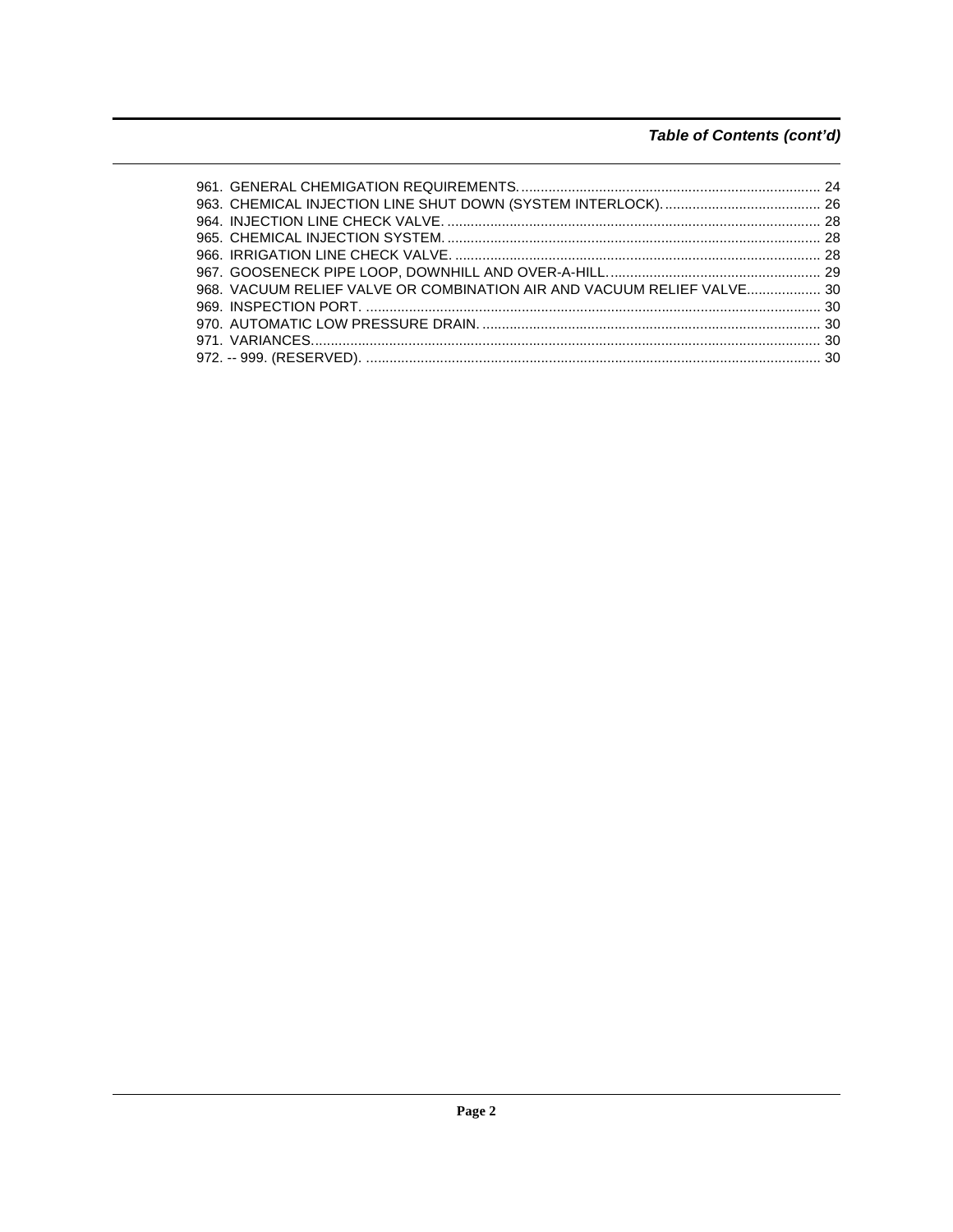#### **IDAPA 02 TITLE 03 CHAPTER 03**

#### **02.03.03 - IDAHO DEPARTMENT OF AGRICULTURE RULES GOVERNING PESTICIDE AND CHEMIGATION USE AND APPLICATION**

#### <span id="page-2-1"></span><span id="page-2-0"></span>**000. LEGAL AUTHORITY.**

This chapter is adopted under the legal authority of Section 22-3421, Idaho Code. (3-23-98)

#### <span id="page-2-2"></span>**001. TITLE AND SCOPE.**

**01.** Title. The title of this chapter is IDAPA 02.03.03, "Idaho Department of Agriculture Rules ng Pesticide and Chemigation Use and Application". (4-5-00) Governing Pesticide and Chemigation Use and Application".

**02. Scope**. This chapter has the following scope: to govern the use and application of pesticides; licensing of pesticide applicators and registration of pesticides for use in Idaho; registration and licensing requirements for use of the Livestock Protection Collar; testing and recertification of licensees; record keeping requirements; financial responsibilities; aerial applications of pesticides; wind restrictions; pesticide/fertilizer mix restrictions; experimental use permits; restrictions to protect pollinators; storage of pesticide containers; nondomestic pesticides; phenoxy herbicide restrictions; application of pesticides near hazard areas; microencapsulated methyl parathion restrictions; daminozide (Alar) restrictions; pesticide use on alfalfa, carrot, onion, radish, or clover seed; unusable pesticides collection and disposal; and to govern licensing and responsibilities for chemigation; signage for chemical usage; shut down requirements; pressure switch, chemical injection, metering pump, system interlock requirements, and wind speed precautions; irrigation system connections; flood, basin, furrow, border chemigation; sprinkler, drip chemigation; anti-pollution devices; irrigation line check valve model certification; use<br>of Anhydrous Ammonia; and to include variances. (4-5-00) of Anhydrous Ammonia; and to include variances.

#### <span id="page-2-3"></span>**002. WRITTEN INTERPRETATIONS.**

There are no written interpretations of these rules. (3-20-97)

#### <span id="page-2-4"></span>**003. ADMINISTRATIVE APPEAL.**

There is no provision for administrative appeal before the Idaho Department of Agriculture under this chapter.<br>Hearing and appeal rights are pursuant to Title 67, Chapter 52, Idaho Code. (3-20-97) Hearing and appeal rights are pursuant to Title 67, Chapter 52, Idaho Code.

#### <span id="page-2-13"></span><span id="page-2-5"></span>**004. DEFINITIONS.**

The Idaho Department of Agriculture adopts the definitions set forth in Section 22-3401, Idaho Code, and the following definitions: (3-20-97) following definitions:

**Air Gap**. A physical separation between the free flowing discharge end of a domestic water supply nd an open or non-pressure receiving vessel. (4-5-00) system pipeline and an open or non-pressure receiving vessel.

<span id="page-2-9"></span><span id="page-2-8"></span><span id="page-2-7"></span><span id="page-2-6"></span>**02. Basin Irrigation**. Irrigation by flooding areas of level land surrounded by dikes.  $(4-5-00)$ 

**03. Border Irrigation**. Irrigation by flooding strips of land, rectangular in shape and cross leveled, bordered by dikes. (4-5-00)

**04. Certification**. Passing one (1) or more examinations, to initially demonstrate an applicant's competence, as required by the licensing provisions of this act, in order to use or distribute pesticides, or to act as a pesticide consultant. (3-20-97)

<span id="page-2-10"></span>**05.** Check Valve. A certified valve designed and constructed to close a water supply pipeline, chemical line, or other conduit in a chemigation system to prevent reverse flow in that line. (4-5-00) injection line, or other conduit in a chemigation system to prevent reverse flow in that line.

**06.** Chemigator. Any person engaged in the application of chemicals through any type of irrigation system.  $(4-5-00)$ 

<span id="page-2-12"></span><span id="page-2-11"></span>**07. Cross-Connection**. Any connection that may have chemical injected or introduced into the

**Page 3 IAC 2003**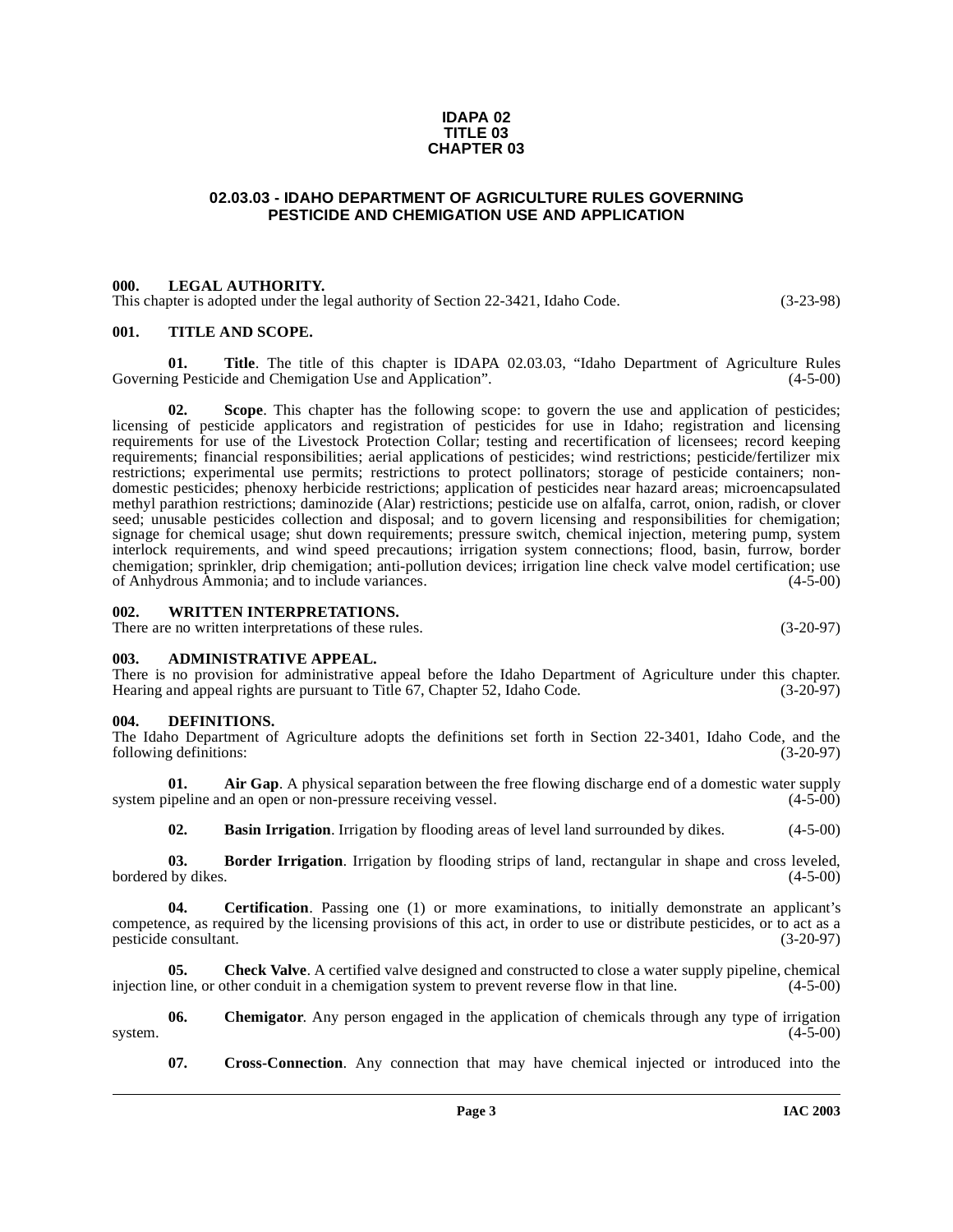domestic water supply system and has the potential of or is connected to the domestic water supply system. (4-5-00)

**08.** Demonstration And Research. The use of restricted use pesticides to demonstrate the action of the pesticide or conduct research. (3-20-97)

<span id="page-3-2"></span><span id="page-3-1"></span><span id="page-3-0"></span>**09. Domestic Water Supply System**. Any system providing water for human use. (4-5-00)

**10. Drip Irrigation**. A method of microirrigation wherein water is applied as drops or small streams emitters. (4-5-00) through emitters.

**11. Flood Irrigation**. Method of irrigation where water is applied to the soil surface without flow such as furrows, borders or corrugations. (4-5-00) controls, such as furrows, borders or corrugations.

<span id="page-3-5"></span><span id="page-3-4"></span><span id="page-3-3"></span>**12. Flow Rate**. The weight or volume of flowable material per unit of time.  $(4-5-00)$ 

**13. Furrow Irrigation**. Method of surface irrigation where the water is supplied to small ditches or for guiding the water across the field. (4-5-00) furrows for guiding the water across the field.

<span id="page-3-8"></span><span id="page-3-7"></span><span id="page-3-6"></span>**14. Hazard Area**. Cities, towns, subdivisions or densely populated areas. (3-20-97)

**15. High Volatile Esters**. Formulations of 2,4-D which contain methyl, ethyl, butyl, isopropyl,  $v1$  and pentyl esters. (3-20-97) octylamyl and pentyl esters.

**16.** Injection Pump. A pump that uses a gear, rotary, piston or diaphragm to develop the pressures exceeding the irrigation system pressure to inject a chemical. (4-5-00)

<span id="page-3-9"></span>**17. Inspection Port**. An orifice or other viewing device from which the low pressure drain and check (4-5-00) (4-5-00) valve may be observed.

<span id="page-3-10"></span>**18. Low Volatile Esters**. Formulations of 2,4-D; 2,4-DP; MCPA and MCPB which contain butoxyethanol, propylene glycol, tetrahydrofurfuryl, propylene glycol butyl ether, butoxy propyl, ethylhexyl and isoctyl esters.

<span id="page-3-11"></span>**19. Mixer-Loader**. Any person who works under the supervision of a professional applicator in the mixing and loading of pesticides to prepare for, but not actually make, applications. (3-20-97)

<span id="page-3-12"></span>**20. Pressure Switch**. A device which will stop the chemical injection pump when the water pressure s to the point where chemical distribution is adversely affected.  $(4-5-00)$ decreases to the point where chemical distribution is adversely affected.

<span id="page-3-13"></span>**21. Recertification**. The requalification of a certified person through seminar attendance over a set period of time, or taking an examination at the end of a set period of time, to ensure that the person continues to meet<br>the requirements of changing technology and maintains competence. (3-20-97) the requirements of changing technology and maintains competence.

<span id="page-3-14"></span>**22. Reduced Pressure Principle Backflow Prevention Assembly (RP)**. An assembly containing two (2) independently acting approved check valves together with a hydraulically operating, mechanically independent pressure differential relief valve located between the check valves and at the same time below the first check valve. The unit shall include properly located resilient seated test cocks and tightly closing resilient seated test cocks and tightly closing resilient seated shutoff valves at each end of the assembly. (4-5-00)

<span id="page-3-15"></span>**23.** Seminar. Any Department-approved meeting or activity convened for the purpose of presenting recertification information. (3-20-97) pesticide recertification information.

<span id="page-3-16"></span>**24. Sprinkler Irrigation**. Method of irrigation in which the water is sprayed, or sprinkled, through the ground surface. (4-5-00) air to the ground surface.

<span id="page-3-17"></span>**25. System Interlock**. Safety equipment used to ensure that a chemical injection pump will stop if the irrigation pumping plant stops to prevent the entire chemical mixture from empyting from the supply tank into the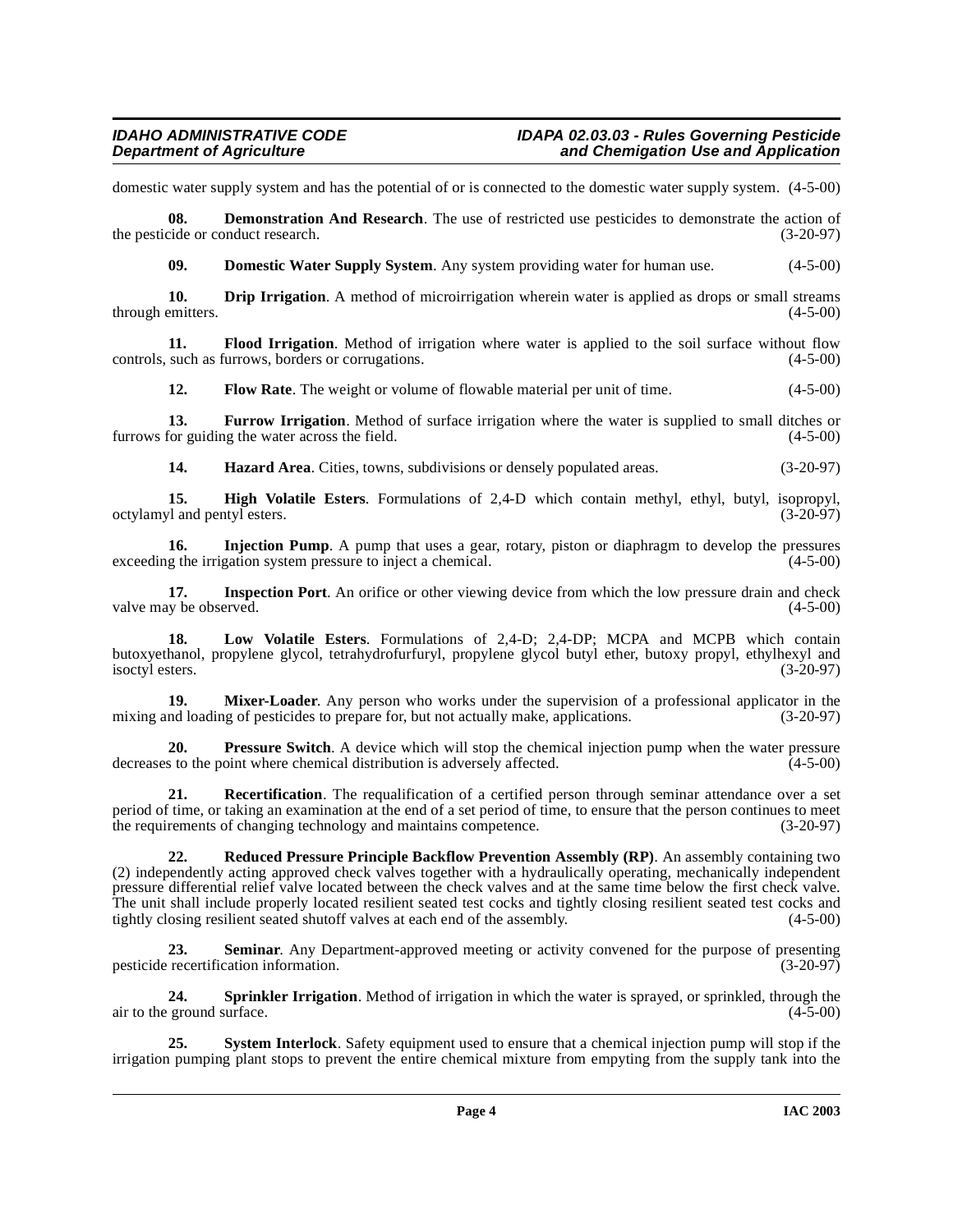irrigation pipeline. The safety equipment may also be used to shut down the irrigation system if the injection system fails. (4-5-00)  $f_{\text{ails.}}$  (4-5-00)

<span id="page-4-7"></span><span id="page-4-6"></span><span id="page-4-5"></span>**26.** Vacuum Relief Valve. A device to automatically relieve or break a vacuum.  $(4-5-00)$ 

**27. Venturi**. A differential pressure injector that operates on a pressure difference between the inlet and outlet of the injector and creates a vacuum inside the body, which results in suction through the suction port. (4-5-00)

**28. Venturi Injection System**. A chemical injection system which operates with a Venturi using the suction from the Venturi that can be used to inject and mix chemicals into the water.  $(4-5-00)$ 

**29.** Working Pressure. The internal operating pressure of a vessel, tank or piping used to hold or liquid. (4-5-00) transport liquid.

<span id="page-4-9"></span><span id="page-4-8"></span>**30. Waters Of The State**. Any surface waters such as canals, ditches, laterals, lakes, streams, or rivers.  $(4-5-00)$ 

### <span id="page-4-0"></span>**005. FINDINGS.**

These rules are promulgated pursuant to Section 67-5226, Idaho Code, in compliance with the deadlines in the governing law, Title 22, Chapter 34, Idaho Code. The rule changes are necessitated by the passage of H.B. 99 in the 1999 legislative session combining the Idaho Pesticide and Chemigation Laws. These rules will combine IDAPA 02.03.03, "Idaho Department of Agriculture Rules Governing Pesticide Use and Application," and IDAPA 02.03.04, "Rules Governing Chemigation," and name the combined rule IDAPA 02.03.03, "Idaho Department of Agriculture Rules Governing Pesticide and Chemigation Use and Application". The existing Chemigation rules (IDAPA 02.03.04, "Rules Governing Chemigation") will be repealed in their entirety. In addition, the rule adds two (2) crops to the list of non-food crops; provides for consistent licensing by issuing two (2) year Pesticide Dealer licenses so all pesticide licenses will be effective for two (2) years; revises the aquatic weed applicator category to more accurately reflect activities in this licensing category; and the livestock protection collar rule changes are incorporated pursuant to SCR 115. to SCR 115.  $(4-5-00)$ 

#### <span id="page-4-1"></span>**006. MAILING AND PHYSICAL ADDRESSES, TELEPHONE, AND FAX NUMBERS AND OFFICE HOURS.**

**01. Office Address**. The central office of the agency is in Boise, Idaho. The address is the Idaho State ent of Agriculture, 2270 Old Penitentiary Road, Boise, Idaho, 83712-0790. (3-30-01) Department of Agriculture, 2270 Old Penitentiary Road, Boise, Idaho, 83712-0790.

**02. Mailing Address**. The mailing address for the central office is P.O. Box 790, Boise, Idaho 83701. (3-30-01)

| 03. | <b>Telephone.</b> The telephone number of the central office is (208) 332-8500. |  | $(3-30-01)$ |
|-----|---------------------------------------------------------------------------------|--|-------------|
|     |                                                                                 |  |             |

**04. Fax**. The fax number of the central office is (208) 334-2170. (3-30-01)

**05. Office Hours**. Office hours of the central office are 8 a.m. to 5 p.m., Mountain Time, Monday Friday, except holidays designated by the state of Idaho. (3-30-01) through Friday, except holidays designated by the state of Idaho.

### <span id="page-4-2"></span>**007. -- 049. (RESERVED).**

### <span id="page-4-3"></span>**050. PRIVATE APPLICATOR LICENSING.**

<span id="page-4-4"></span>

| 01. | <b>Private Applicator's License.</b> Applicants who wish to obtain a private applicator's license shall: |             |  |
|-----|----------------------------------------------------------------------------------------------------------|-------------|--|
| а.  | Fill out an application prescribed by the Department.                                                    | $(3-20-97)$ |  |

**b.** Take an examination based on the Environmental Protection Agency (EPA) core manual and score a minimum of seventy percent (70%). The examination procedure shall be the same as for professional applicators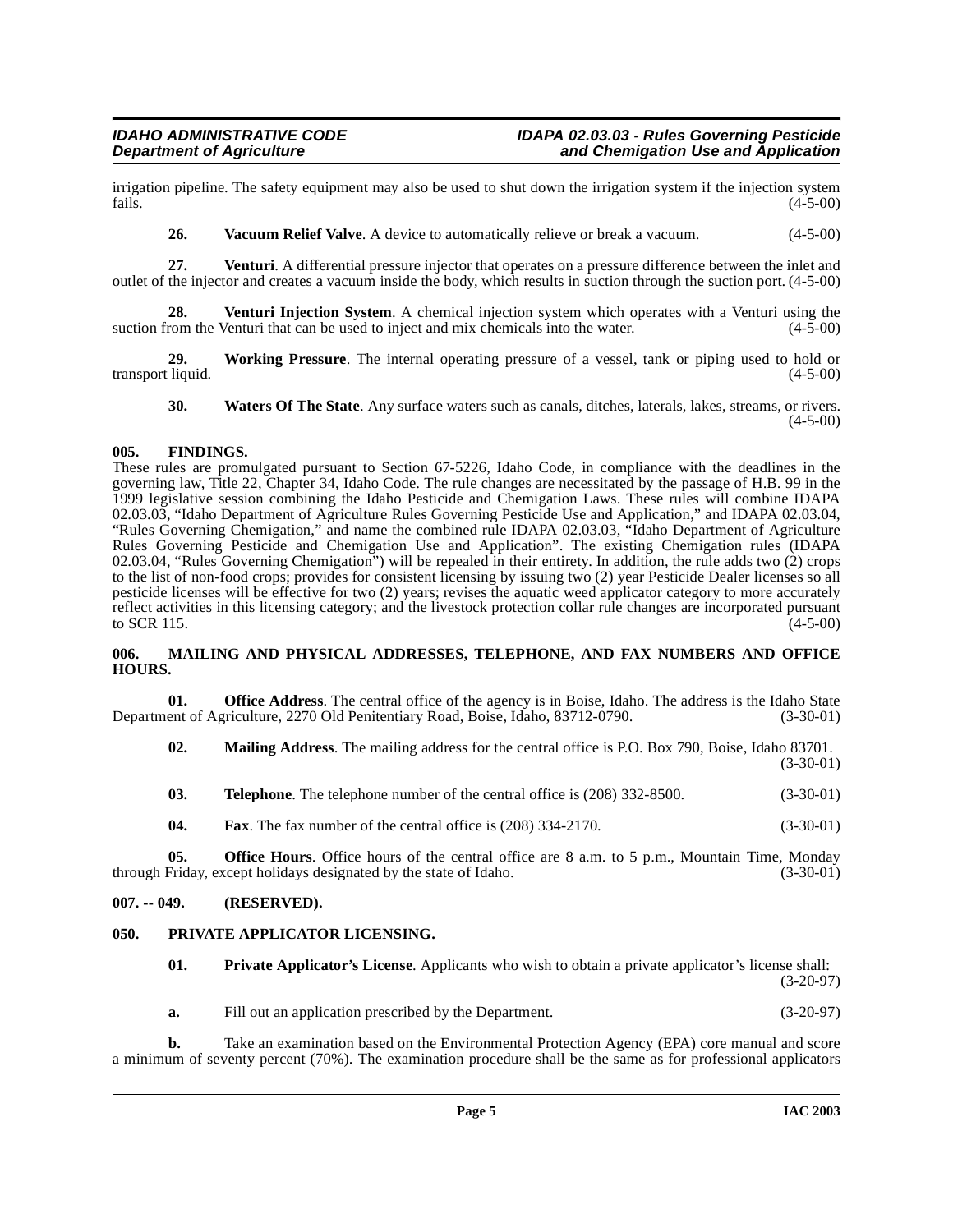(Subsection 100.03), except private applicators shall not be assessed an examination fee. (3-20-97)

**c.** Private applicators shall be certified and licensed in one or both of the following categories: (3-20-97)

i. Restricted Use Pesticide (RU). For persons who use or supervise the use of restricted use pesticides to produce agricultural commodities or forest crops on land they or their employer(s) own(s) or operate(s). (3-20-97)

ii. Chemigation (CH). For persons who apply chemicals through irrigation systems on land they or their employer(s) own(s) or operate(s).  $(3-20-97)$ 

**d.** Non-reading applicators may be certified to purchase and apply a single restricted use pesticide when they have demonstrated their competence in the safe and proper use of such pesticide to the Director or other designated agent. (3-20-97)

<span id="page-5-0"></span>**02.** Recertification. In order for a private applicator's license to be renewed, the license holder must complete the recertification provisions of this section. Beginning July 1, 1996, licenses belonging to private applicators with last names beginning with A through L, inclusive, shall expire on the last day of the month listed on the chart in Subsection 050.02.a. in every odd-numbered year, and licenses belonging to private applicators with last names beginning with M through Z, inclusive, shall expire on the last day of the month listed on the chart in Subsection 050.02.a., in every even-numbered year. The recertification period shall be concurrent with the licensing period. Those persons who are currently licensed as a private applicator or chemigator on June 30, 1996, shall be reissued a private applicator license with the appropriate categories. Those persons who are currently licensed as a private applicator or chemigator on June 30, 1996, shall be grandfathered into the licensing schedule at Subsection 050.02.a. Any person with less than thirteen (13) months in the initial licensing period shall not be required to obtain recertification credits for the initial period. Upon issuance of the replacement license, the previous license shall be null and void. Any private applicator license without an expiration date shall be null and void on December 31, 1996. Recertification and relicensing may be accomplished by complying with either Subsection 050.02.b. or 050.02.c.

(3-23-98)

| <b>Last Name</b> |                  | <b>Month to License</b> |
|------------------|------------------|-------------------------|
| <b>Odd Year</b>  | <b>Even Year</b> |                         |
| A-D              | M-P              | March                   |
| E-H              | Q-T              | July                    |
|                  | U-Z              | October                 |

**a.** Licensing schedule.

(3-20-97)

**b.** A person shall accumulate recertification credits by attending Department-accredited pesticide on seminars. (3-20-97) instruction seminars.

i. A minimum of six (6) credits shall be earned during each recertification period. (3-23-98)

ii. Guidelines for obtaining recertification credits shall be the same as for professional applicators, as described in Subsections 100.04.a.ii. through 100.04.a.v. Any credits accumulated beyond the required six (6) in a recertification period may not be carried over to the next recertification period. (3-23-98)

iii. Upon earning the recertification credits as described above, a person shall be considered by the Department to be recertified and eligible for license renewal for the next licensing period. (3-20-97)

**c.** A person shall pass the Department's private applicator recertification examination(s) for all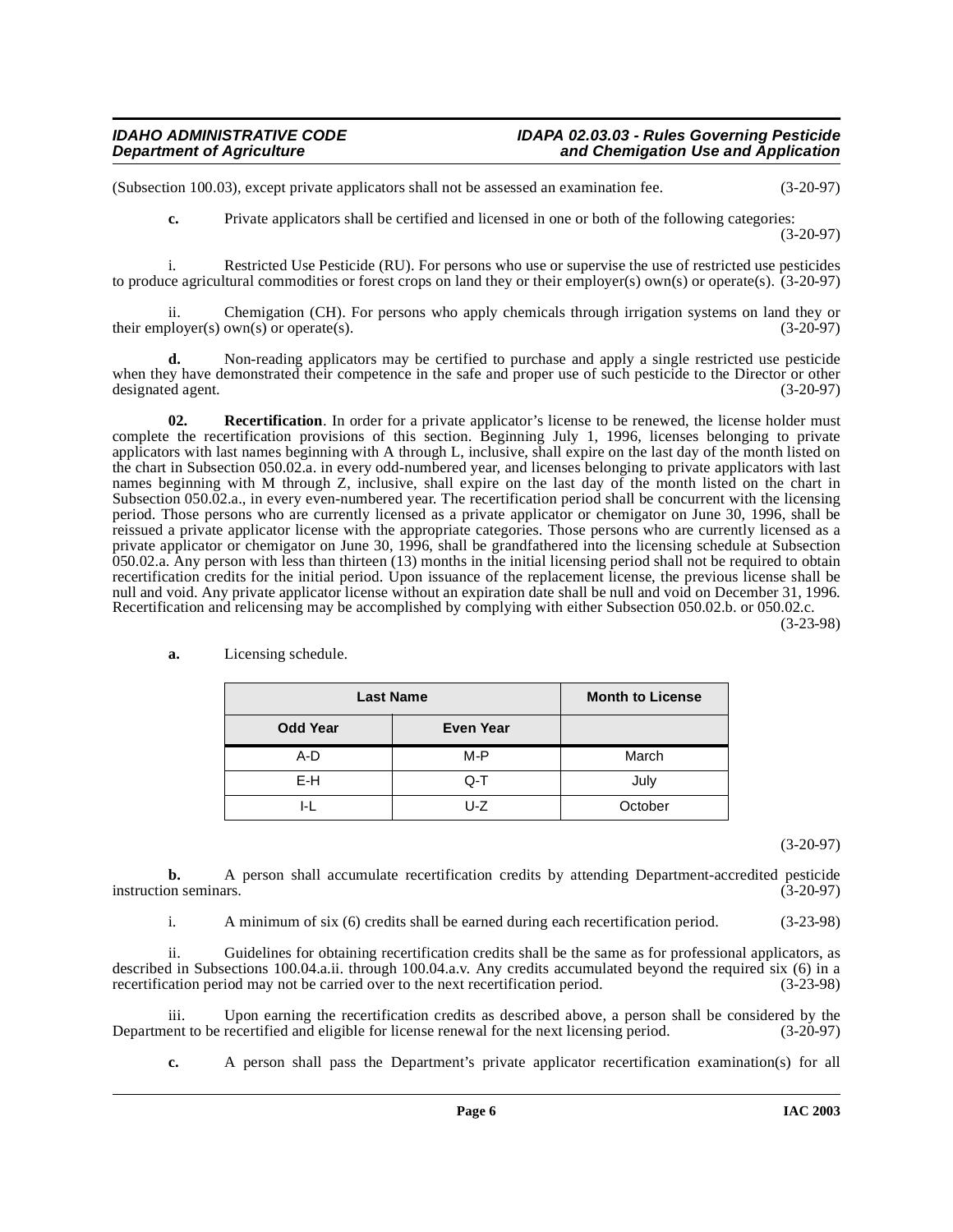categories in which the person intends to license with a minimum score of seventy percent (70%). (3-20-97)

i. Recertification examinations may be taken by a person beginning the thirteenth (13th) month of the license period. (3-20-97) license period. (3-20-97)

ii. The examination procedures as outlined in Subsection 100.03 shall be followed, except that an tion fee shall not be assessed. (3-20-97) examination fee shall not be assessed.

iii. Upon passing the recertification examinations, a person shall be considered by the Department to be recertified and eligible for license renewal for the next licensing period. (3-20-97)

#### <span id="page-6-0"></span>**051. -- 099. (RESERVED).**

#### <span id="page-6-1"></span>**100. LICENSING PROFESSIONAL APPLICATORS AND PESTICIDE DEALERS.**

#### <span id="page-6-3"></span><span id="page-6-2"></span>**01. Demonstration Of Competence**. (3-20-97)

**a.** Professional applicators shall not recommend the application or make an application of any pesticide for any purpose, unless they have demonstrated competence for that purpose, which competence must be demonstrated by passing Department examinations and becoming licensed in the appropriate categories listed in Subsection 100.02. (3-20-97)

**b.** An applicant shall demonstrate competency in the following areas:  $(3-20-97)$ 

i. Labels and labeling, including terminology, instructions, format, warnings and symbols. (3-20-97)

ii. Safety factors and procedures, including protective clothing and equipment, first aid, toxicity, is of poisoning, storage, handling, transportation and disposal. (3-20-97) symptoms of poisoning, storage, handling, transportation and disposal.

iii. Laws, rules, and regulations governing pesticides. (3-20-97)

iv. Environmental considerations, including the effect of climate and physical or geographical factors on pesticides, and the effects of pesticides on the environment, and the animals and plants living in it. (3-20-97)

Mixing and loading, including interpretation of labels, safety precautions, compatibility of tection of the environment. (3-20-97) mixtures, and protection of the environment.

vi. Methods of use or application, including types of equipment, calibration, application techniques, and prevention of drift and other types of pesticide migration. (3-20-97)

vii. Pests to be controlled, including identification, damage characteristics, biology and habitat. (3-20-97)

viii. Types of pesticides, including formulations, mode of action, toxicity, persistence, and hazards of use.  $(3-20-97)$ 

ix. Chemigation practices involving the application of chemicals through irrigation systems, calibration, management, and equipment requirements. (4-5-00)

For use of the Livestock Protection Collar (LPC), in addition to the requirements of Subsection 100.01.b.i. through 100.01.b.viii., professional applicators shall have training in and knowledge of the following:

 $(3-19-99)$ 

| $(3-19-99)$<br>Characteristics and habits of predatory animals, and particularly, coyotes. |
|--------------------------------------------------------------------------------------------|
|--------------------------------------------------------------------------------------------|

(2) Properties of the collars and of Sodium Fluoroacetate (Compound 1080). (3-19-99)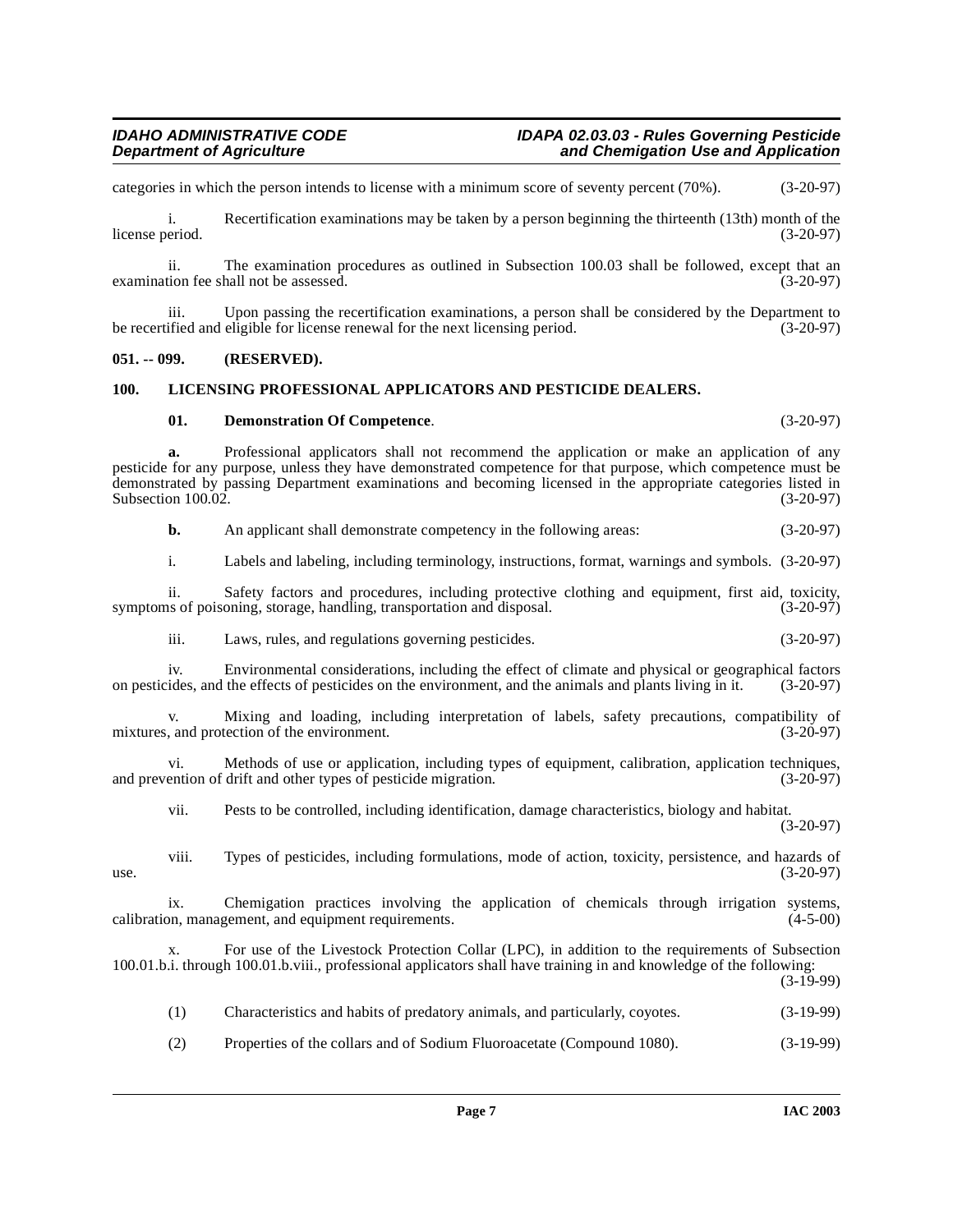(3) Recordkeeping requirements set forth in Subsection 150.01 that will additionally include a record of each animal found poisoned or suspected of having been poisoned as a result of the use of Compound 1080, including target and non-target species. (3-19-99) including target and non-target species.

(4) The requirement for immediate reporting of suspected poisonings of non-target species and suspected poisonings of humans or domestic animals by the use of Compound 1080 to the United States Environmental Protection Agency (US EPA) and the Idaho State Department of Agriculture (ISDA). (3-19-99) Environmental Protection Agency (US EPA) and the Idaho State Department of Agriculture (ISDA).

(5) How to properly dispose of animal remains, vegetation, or soil contaminated by a punctured LPC. (3-19-99)

(6) Practical treatment of Compound 1080 poisonings in humans and domestic animals. (3-19-99)

(7) Safe handling, attachment, and storage of LPC collars. (3-19-99)

(8) The requirement to post and maintain bilingual (English/Spanish or other second language ate for the region) signs at logical points of access to areas where LPCs are in use. (3-19-99) appropriate for the region) signs at logical points of access to areas where LPCs are in use.

(9) The requirement to perform inspections once every week to ensure that collars in use are accounted for, property positioned, and intact. (3-19-99)

(10) Knowledge of alternative controls of predation. (4-5-00)

xi. For use of the LPC, in addition to the requirements of Subsections 100.01.b.i. through 100.01.b.x., nnal applicators shall have training in and the ability to: (3-19-99) professional applicators shall have training in and the ability to:

(1) Recognize potential hazards to humans, domestic animals, and non-target wildlife from the use of the LPC.  $(3-19-99)$ 

(2) Read and understand the labeling specific to the LPC. (3-19-99)

(3) Recognize general symptoms of poisoning by Compound 1080 in humans and domestic animals and take appropriate action.

(4) Recognize where the LPC can be used safely and effectively and, conversely, where alternative methods of control would be more appropriate. (3-19-99)

(5) Assess damaged LPCs to determine which can be repaired and which must be disposed of properly.  $(3-19-99)$ 

<span id="page-7-0"></span>(6) Properly dispose of the LPCs. (3-19-99)

**02. Certification**. A person shall be certified by passing Department examinations with a minimum of seventy percent (70%) in the categories of pesticides they apply. (3-20-97)

**a.** Professional applicators shall be certified and licensed in one (1) or more of the following ss: categories: (3-20-97)

i. Law and Safety (LS). This shall include general knowledge of pesticides including proper use and disposal, product characteristics, first aid, labeling, and laws. Certification in this category is required when certifying in Subsections  $100.02$ .a.ii. through  $100.02$ .a.ix.

ii. Agriculture. For persons conducting field crop applications. Agriculture Herbicide (AH). Certification in this category shall also certify a person to make herbicide applications in rights-of-way, forests, and rangelands. Agriculture Insecticide/Fungicide (AI). Certification in this category shall also certify a person to make insecticide/fungicide applications in rights-of-way, forests, and rangelands. Soil Fumigation (SF). (4insecticide/fungicide applications in rights-of-way, forests, and rangelands. Soil Fumigation (SF).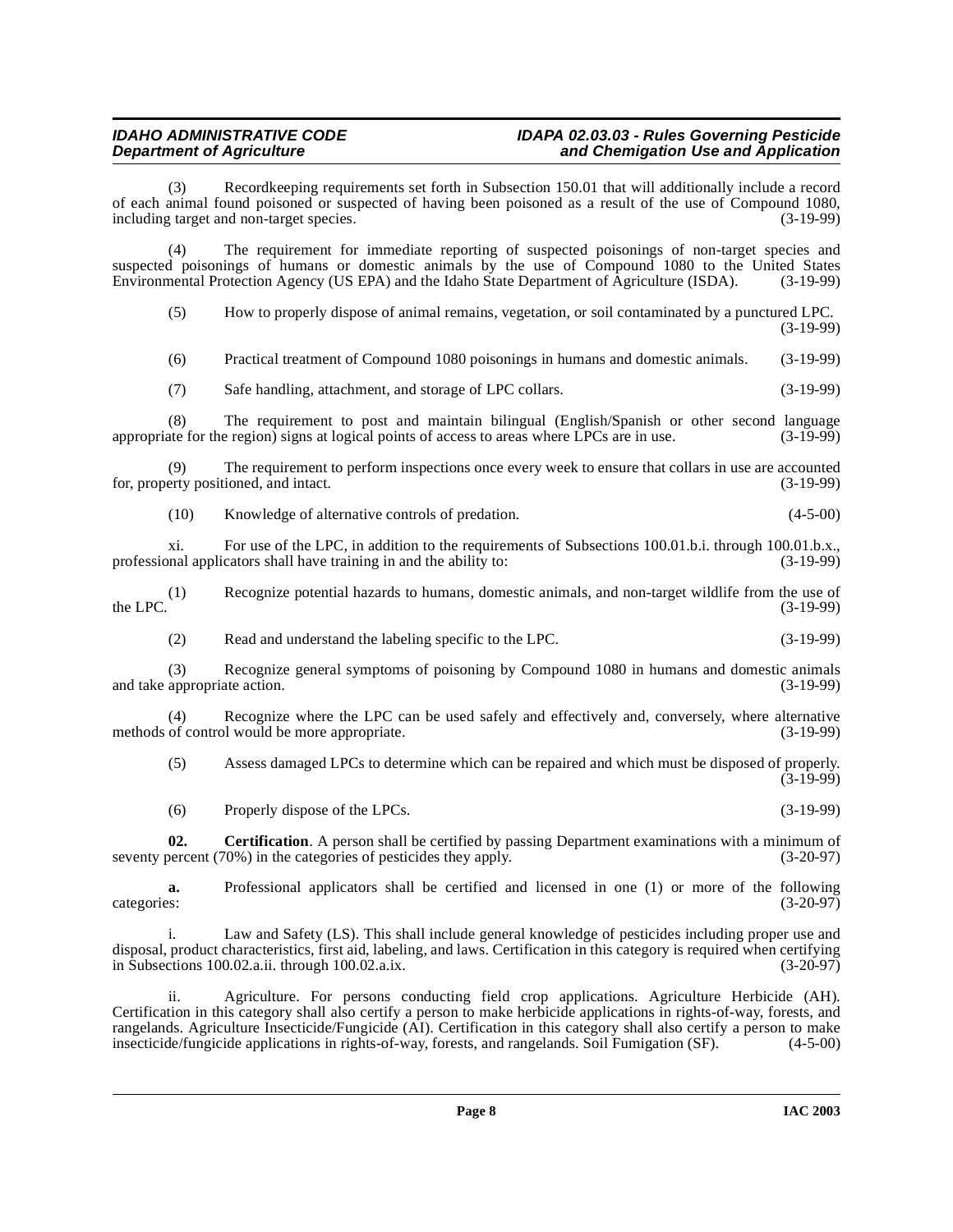iii. Forest Environment (FE). For U.S. Forest Service and Bureau of Land Management personnel, prs, and private industry personnel who control pests in forests and on rangelands. (3-20-97) contractors, and private industry personnel who control pests in forests and on rangelands.

iv. Right-of-Way Herbicide (RW). For railroads, highway departments and others, for roadside weed control, soil sterilant herbicides, and weed control on public lands (non-crop). Certification in the Agricultural Herbicide category shall exempt the applicant from the need to certify in this category. (3-20-97)

v. Public Health Pest (PH). For abatement districts and others controlling mosquitoes and other public health pests. (3-20-97) health pests. (3-20-97)

vi. Livestock Pest Control (LP). For persons treating livestock pests. (3-20-97)

vii. Ornamental Herbicide (OH). For persons conducting outside urban or residential herbicide applications, with the exception of soil sterilant applications (see Subsection 100.02.a.iv.). Ornamental Insecticide/ Fungicide (OI). For persons doing outside urban or residential insecticide and fungicide applications, including exterior applications to residential, urban or commercial buildings, excluding structural destroying pests (see Subsection 100.02.a.ix.). (4-5-00)

viii. General Pest Control Operations (GP). For persons controlling pests in and around residential, commercial, or other buildings, excluding structural destroying pests. (3-20-97)

ix. Structural Destroying Pest (SP). For persons involved in the control of pests which destroy wooden s, such as bridges, houses, offices, and warehouses. (3-20-97) structures, such as bridges, houses, offices, and warehouses.

x. General Vertebrate Control (GV). For Wildlife Services (WS) personnel of the United States Department of Agriculture-Animal and Plant Health Inspection Service, for controlling vertebrates such as rodents, predators, and birds.

xi. Rodent Control (RC). For rodent districts and others, for the control of field rodents. Certification in the General Pest Control category shall exempt the applicant from the need to certify in this category. (3-20-97)

xii. Aquatic Weed and Pest Control (AW). For irrigation districts, canal companies and others, for weed and pest control on aquatic sites.

xiii. Seed Treatment (ST). For persons doing treatments to protect seeds used for plant reproduction. (3-20-97)

xiv. Commodity Pest Control (CP). For persons controlling pests in stored commodities. (3-20-97)

xv. Potato Cellar Pest Control (PC). For persons who apply sprout inhibitors in potato cellars. (3-20-97)

xvi. Wood Preservative (WP). For persons who apply wood preservatives. (3-20-97)

xvii. Pest Control Consultant-Statewide (SW). For persons who make recommendations or supply<br>advice concerning the use of any pesticide for agricultural purposes. (3-20-97) technical advice concerning the use of any pesticide for agricultural purposes.

xviii. Demonstration and Research (DR). For persons who apply or supervise the use of restricted use pesticides at no charge to demonstrate the action of the pesticide or conduct research with restricted use pesticides. A person shall be eligible to license in this category by passing the Pest Control Consultant examination. (3-20-97)

xix. Chemigation (CH). For persons who apply chemicals through an irrigation system, excluding Aquatic Weed and Pest Control applicators (see Subsection 100.02.xii.). (4-5-00)

xx. Livestock Protection Collars (LPC). For use of Livestock Protection Collars (LPC) containing the restricted use pesticide Compound 1080 to control predatory coyotes.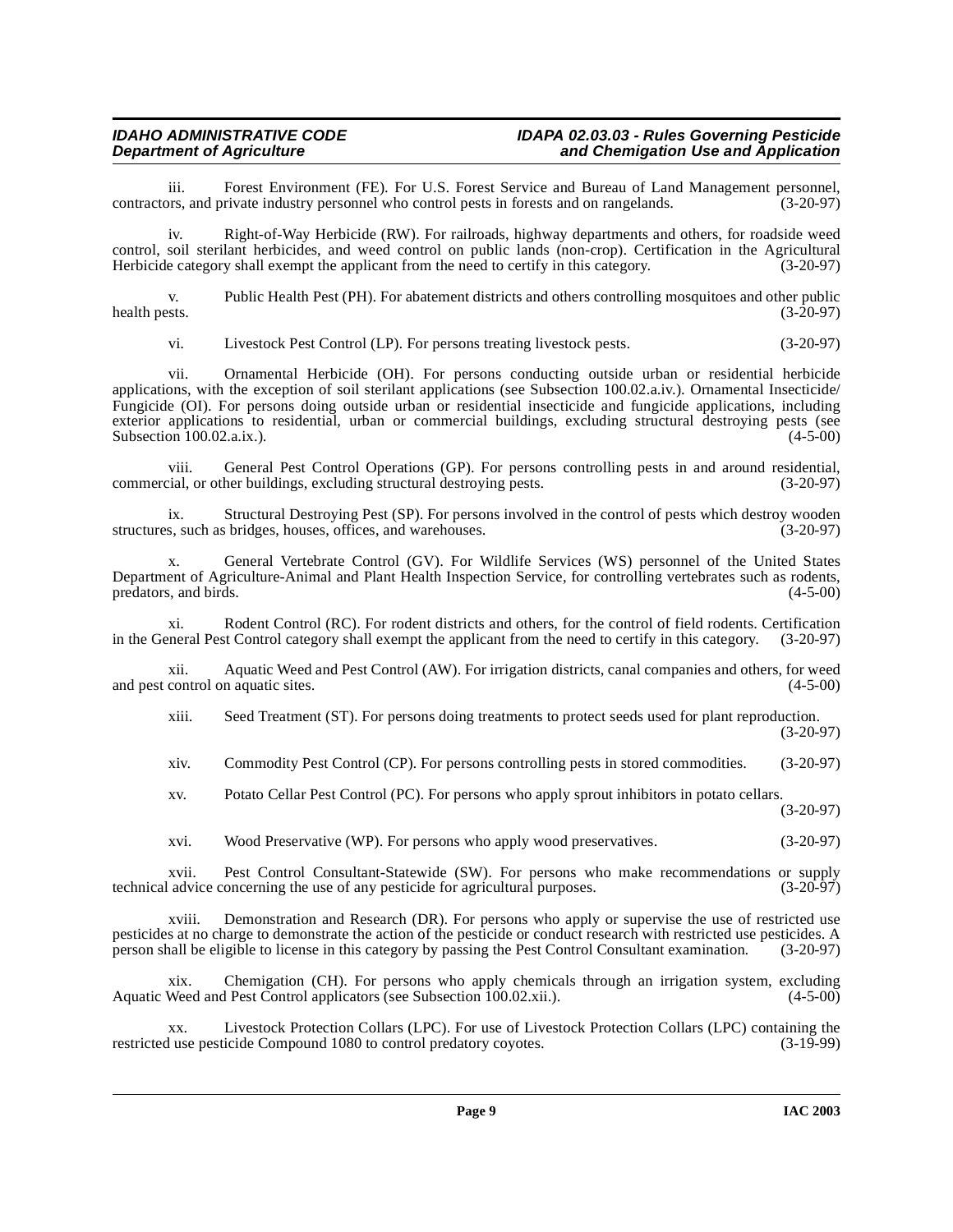**b.** Pesticide Dealers shall be certified and licensed in any category listed in Subsection 100.02 that to the types of restricted use pesticides sold or distributed. (3-23-98) pertains to the types of restricted use pesticides sold or distributed.

**c.** Persons with an active license category on June 30, 1996, shall retain said category under the rules which became effective on July 1, 1996, until the expiration of the certification period or suspension of the license by the Department. (3-23-98) the Department.

**d.** Mixer-Loaders. Effective December 31, 1998, mixer-loader licenses issued by the Department shall expire. No person shall act as a mixer-loader for a professional applicator without first obtaining annual training.  $(3-23-98)$ 

i. Training shall be conducted and certified by the professional applicator who employs the mixerloader. Certification of training shall be on a form prescribed by the Department and must include the signatures of both the mixer-loader and the professional applicator providing the training. (3-23-98)

ii. Training shall include areas relevant to the pesticide mixing and loading operation and instruction on the interpretation of pesticide labels, safety precautions, first aid, compatibility of mixtures, and protection of the environment. (3-23-98) environment. (3-23-98)

iii. Employers of mixer-loaders shall comply with federal and state laws related to hazardous occupations and shall provide and ensure the use of personal protective equipment required in the label directions. (3-23-98)

<span id="page-9-0"></span>

| 03. | <b>Department Examination Procedures.</b> | $(3-20-97)$ |
|-----|-------------------------------------------|-------------|

**a.** Examinations shall be administered by a designated agent. (3-20-97)

**b.** To pass a Department examination, professional applicators and pesticide dealers shall obtain a seventy percent (70%) or higher. (3-23-98) score of seventy percent  $(70%)$  or higher.

**c.** Payment of examination fees shall be received by the Idaho Department of Agriculture before tion results may be released. (3-20-97) examination results may be released.

**d.** A minimum waiting period shall be required before an applicant may retake an examination:

- (3-20-97)
- i. One (1) week shall be required for the first failure. (3-20-97)
- ii. Two (2) weeks shall be required for the second failure. (3-20-97)
- <span id="page-9-1"></span>iii. Thirty (30) days shall be required for the third or subsequent failures. (3-20-97)

**04. Licensing Periods And Recertification**. Beginning August 31, 2000, Pesticide Dealer licenses shall expire on August 31, of even numbered years and have a twenty four (24) month duration. A Pesticide Dealer License application form shall accompany each new license or license renewal request. Professional applicator licenses shall be renewed by satisfying the recertification provisions of this section. Licenses belonging to professional applicators with last names beginning with A through L, inclusive, shall expire on the last day of the year in every odd-numbered year, and licenses belonging to professional applicators with last names beginning with M through Z, inclusive, shall expire on the last day of the year in every even-numbered year. Any professional applicator with less than thirteen (13) months in the licensing period shall not be required to obtain recertification credits during the initial licensing period. The recertification period for professional applicators shall be concurrent with their two (2) year licensing period. Recertification requirements may be accomplished by complying with either Subsection 100.04.a. or 100.04.b. (4-5-00)

**a.** A person shall accumulate recertification credits by attending Department-accredited pesticide on seminars. (3-20-97) instruction seminars.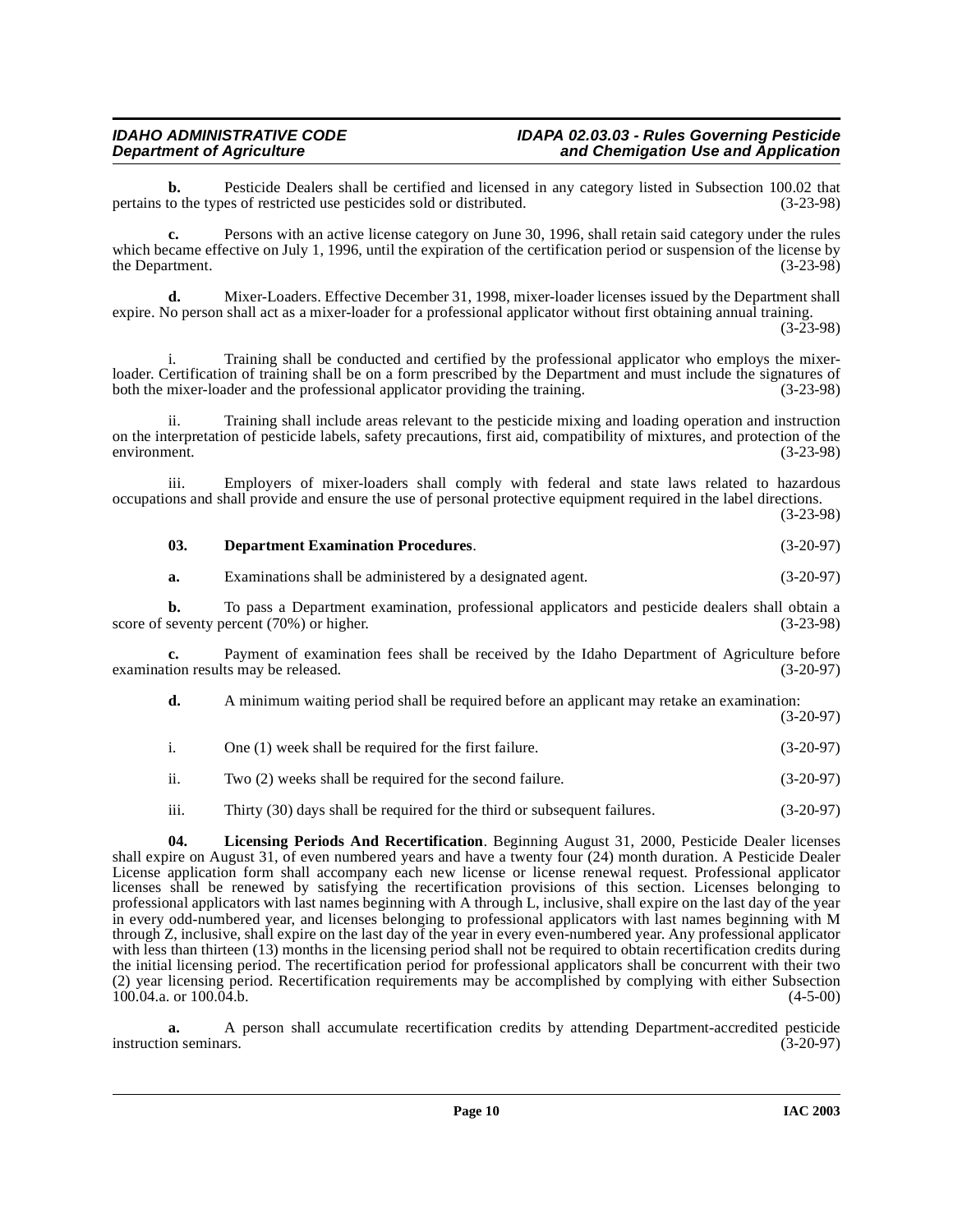i. A minimum of fifteen (15) credits shall be earned by a professional applicator during each cation period. (3-23-98) recertification period.

ii. A completed request for accreditation of a seminar shall be received by the Department not less than thirty (30) days prior to the scheduled seminar. Such a request shall be submitted on a form prescribed by the Department. Under exceptional circumstances, as described in writing by the person requesting accreditation, the thirty (30) day requirement may be waived. (3-20-97) thirty  $(30)$  day requirement may be waived.

iii. Credit will be given only for those parts of seminars that deal with pesticide subjects as listed in Subsection 100.01.b. No credit will be given for training given to persons to prepare them for initial certification.

(3-20-97)

iv. The number of credits assigned in advance for a seminar, or a part of a seminar, shall be tentative, and may be revised by the Department if it is later found that the training does not comply with Subsection 100.04.a.iii. (3-20-97)

v. Effective July 1, 1998, a recertification credit shall be based upon one (1) credit for each one (1) hour of instruction, as described in Subsection 100.04.a.iii. Should an applicator's recertification period include credits earned prior to July 1, 1998, those credits based on one hundred fifty (150) minutes of instruction shall be converted to three (3) credits for recertification purposes. (3-23-98)

vi. Verification of attendance at a seminar shall be accomplished by validating the attendee's pesticide license, using a stamp, sticker, or other method approved by the Department. A designated agent shall ensure that such attendance records are properly completed. Verification of attendance must be submitted with the license renewal application. (3-20-97)

vii. If a person has accumulated more than fifteen (15) credits during the recertification period, the redits may not be carried over to the next recertification period. (3-23-98) excess credits may not be carried over to the next recertification period.

viii. Upon earning the recertification credits as described above, a person shall be considered by the Department to be recertified for the next recertification period corresponding with the next issuance of a license.

(3-20-97)

**b.** A person shall pass the Department's recertification examinations for all categories in which a tends to license. (3-20-97) person intends to license.

i. Recertification examinations may be taken by a professional applicator beginning the thirteenth (3-23-98) (3-23-98) month of the recertification period.

ii. The examination procedures as outlined in Subsection 100.03 shall be followed. (3-23-98)

iii. In addition to examinations for categories listed under Subsections 100.02.a.ii. through i.x., a person must also pass a Law and Safety recertification examination. (3-23-98) 100.02.a.ix., a person must also pass a Law and Safety recertification examination.

iv. Recertification shall not be achieved by passing an entry-level examination. (3-20-97)

v. Upon passing the recertification examination(s), a person shall be considered by the Department to be recertified for the next recertification period. (3-20-97)

**c.** Any person who fails to accumulate the required recertification credits prior to the expiration date of their license shall be required to pass the appropriate recertification examination(s) before being licensed.

(3-20-97)

<span id="page-10-0"></span>**05. Licensed Professional Applicator**. Only a licensed professional applicator shall operate or supervise the operation of commercial application equipment by being present during the time of operation.

(3-20-97)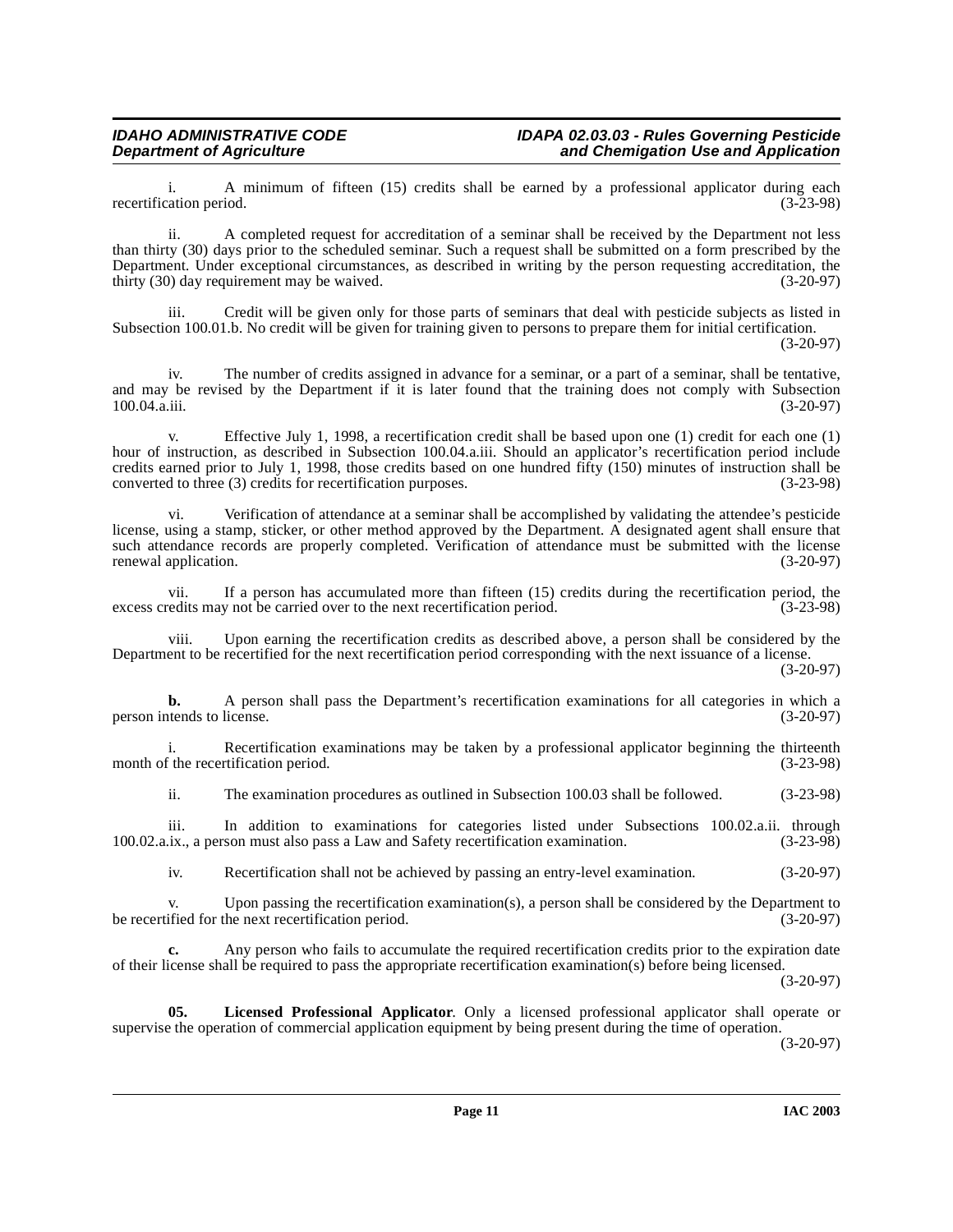<span id="page-11-1"></span>**06. Interim Exemption From Pesticide Dealer Licensing And Recordkeeping**. Until such time as the director promulgates specific rules pertaining to distribution of general use pesticides (GUPs), persons selling only GUPs shall not be required to obtain a pesticide dealer license or maintain distribution records of these products. (3-30-01)

## <span id="page-11-2"></span><span id="page-11-0"></span>**101. REGISTRATION AND LICENSING REQUIREMENTS FOR USE OF THE LPC.**

<span id="page-11-3"></span>**01. Registration**. Use restricted to United States Department of Agriculture, Animal and Plant Health Inspection Service, wildlife services (USDA, APHIS, WS) employees, licensing, and recordkeeping requirements for the LPC.  $(3-19-99)$ 

**a.** Only the USDA, APHIS, WS shall register the LPC. USDA, APHIS, WS shall hereinafter be s the registrant for the purpose of these rules. (3-19-99) known as the registrant for the purpose of these rules.

**b.** The LPC shall be transferred only by the registrant and only to professional applicators who are in the LC category and who are current employees of USDA, APHIS, WS. (3-19-99) certified in the LC category and who are current employees of USDA, APHIS, WS.

**c.** The LPC shall be used only by professional applicators with certification in the LC category who are current employees of the USDA, APHIS, WS. (3-19-99)

**d.** Before obtaining certification and licensing, LC applicants shall receive training and demonstrate competency in the areas listed in Subsection 100.01.b.x. and 100.01.b.xi. of these rules and satisfy Section 22-3404, Idaho Code. (3-19-99) Idaho Code. (3-19-99)

**e.** Only the manufacturer or registrant is authorized to fill collars with Compound 1080. Certified professional applicators or any other person shall not fill collars or remove the pesticide from the collars. (4-5-00)

### <span id="page-11-4"></span>**02. Use Of The LPC (Compound 1080)**. (3-19-99)

**a.** Use of collars shall conform to all applicable federal and state regulations. (3-19-99)

**b.** Collars shall be used to take coyotes only. (3-19-99)

**c.** Warning signs shall be posted at all usual points of entry to the area, including any access roads, or footpath or other walking route that enters the area. When there are no usual points of entry, signs shall be posted in the corners of the area or in any other location affording maximum visibility.

i. The signs shall remain visible and legible throughout the collar use. (3-19-99)

ii. All warning signs shall be posted and inspected once a week by the certified Wildlife Services employee to ensure their continued presence and legibility, and will be removed when all collars are removed and accounted for. (3-19-99) accounted for. (3-19-99)

iii. Warning signs shall be at least fourteen (14) inches by sixteen (16) inches with letters at least one in height. (3-19-99)  $(1)$  inch in height.

iv. All warning signs shall have a background color that contrasts with red. The words "DANGER" and "PELIGRO," plus "PESTICIDES" and "PESTICIDAS," shall be at the top of the sign, and the words "KEEP OUT" and "NO ENTRE" shall be at the bottom of the sign. Letters for all words shall be clearly legible. A circle containing an upraised hand on the left and a stern face on the right shall be near the center of the sign. The inside of the circle shall be red, except that the hand and a large portion of the face shall be in a shade that contrasts with red. The length of the hand shall be at least twice the height of the smallest letters. The length of the face shall be only slightly smaller than the hand. (3-19-99)

v. The name of the pesticide (Compound 1080) and the date collars were placed on the sheep or goats ear on the warning sign. (4-5-00) shall appear on the warning sign.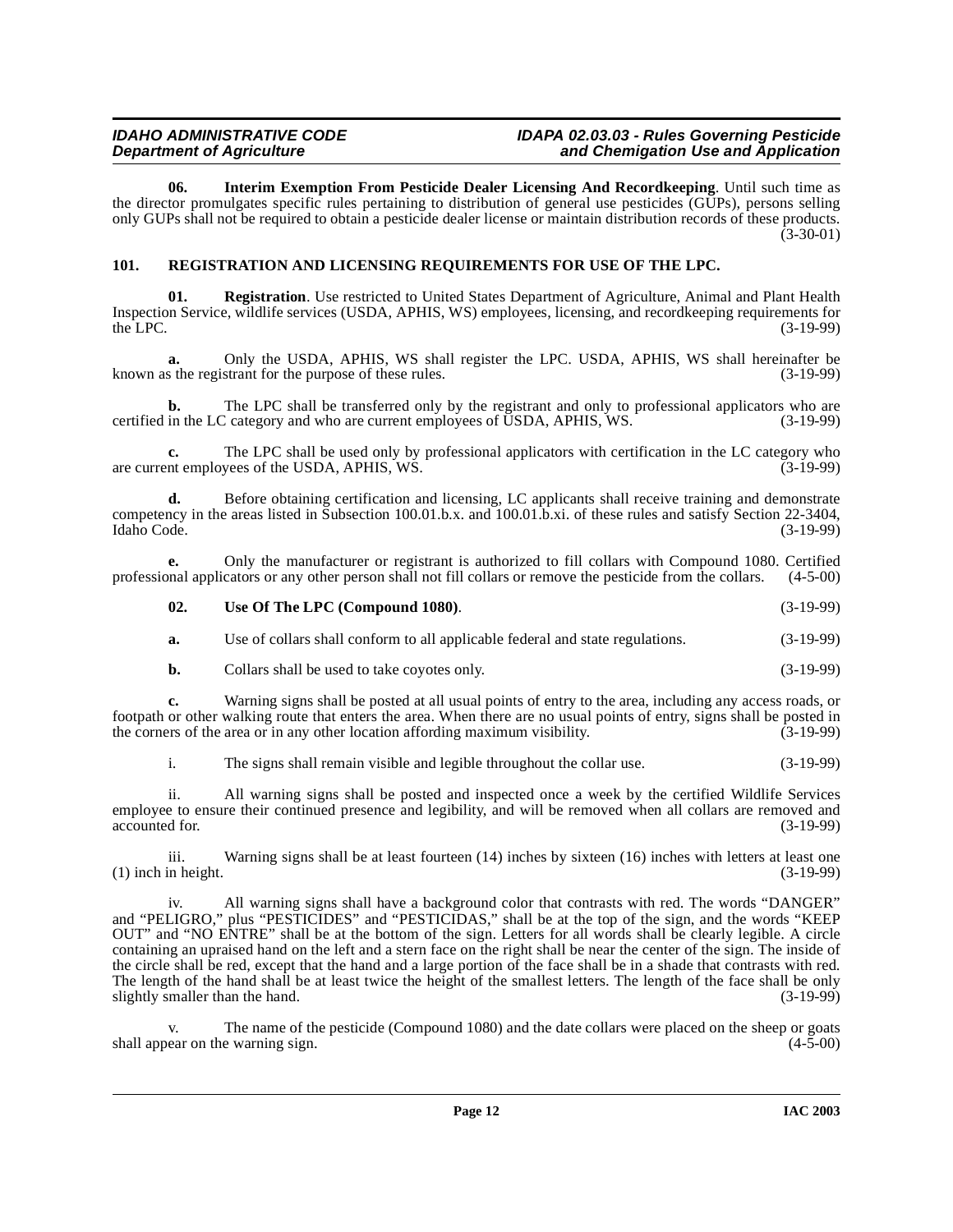**d.** If a collar is found to have been punctured by a predator attacking a collared animal, a complete is usive search shall be conducted for the predator that punctured the collar. (3-19-99) and intensive search shall be conducted for the predator that punctured the collar.

i. Disposal of punctured or unserviceable collars and contaminated gloves, clothing, vegetation or soil shall be as prescribed by the 1080 LPC label and technical bulletin or through the ISDA pesticide disposal program. Disposal of animal remains shall be in accordance with label directions. (4-5-00) program. Disposal of animal remains shall be in accordance with label directions.

**e.** Prior to any intended use or application of the LPCs, the professional applicator shall submit to ISDA a written notice of intended use, as prescribed by the ISDA. The notice shall contain the following: (3-19-99)

| The professional applicator's license number issued by the ISDA;                                      | $(3-19-99)$ |
|-------------------------------------------------------------------------------------------------------|-------------|
| A list of the names and addresses of the owners or persons in charge of the areas to be treated and a |             |
| map of the geographic location of such areas;                                                         | $(3-19-99)$ |

| iii. | The approximate size of the area where treatment will take place; | $(3-19-99)$ |
|------|-------------------------------------------------------------------|-------------|
|      |                                                                   |             |

- iv. The intended period of use; and (3-19-99)
- v. The number of collars to be used.  $(3-19-99)$

**f.** USDA, APHIS, WS shall accurately keep and maintain the following records and reports: (3-19-99)

| Records of all collars distributed; | $(3-19-99)$ |
|-------------------------------------|-------------|
|                                     |             |

ii. The name and address of each professional applicator receiving the collars; and (3-19-99)

iii. The dates and the number of collars received by each professional applicator. (3-19-99)

iv. These records shall be maintained by USDA, APHIS, WS for a period of three (3) years and shall available to the ISDA for inspection, duplication, and verification upon request by the ISDA. (3-19-99) be made available to the ISDA for inspection, duplication, and verification upon request by the ISDA.

**g.** The professional applicator shall accurately keep and maintain the following records and reports:  $(3-19-99)$ 

i. Any suspected poisoning of humans, threatened or endangered species, domestic animals, or non-<br>Id animals shall be reported within seventy-two (72) hours or less to the ISDA and US EPA; (3-19-99) target wild animals shall be reported within seventy-two (72) hours or less to the ISDA and US EPA;

ii. The name and address of the person on whose property the LPC was used or, if different from the owner, the same information for the person in charge of the area where the collars will be used; (3-19-99) property owner, the same information for the person in charge of the area where the collars will be used;

iii. A map of the geographic location and size of the area in which the LPCs were used; (3-19-99)

iv. A summary report of the date each individual collar was obtained by the professional applicator, placed on sheep, punctured or ruptured (along with apparent cause), lost or unrecovered, or removed and put in storage, or disposed of through the ISDA Pesticide Disposal Program: (3-19-99) storage, or disposed of through the ISDA Pesticide Disposal Program;

v. The species, date, and location of each animal found poisoned or suspected of having been<br>as a result of the use of Compound 1080 in LPCs; (3-19-99) poisoned as a result of the use of Compound 1080 in LPCs;

vi. The dates and results of each collar inspection; and (3-19-99)

vii. A written description of any complete and intensive search for missing collars or poisoned animals d as specified in these rules. (3-19-99) conducted as specified in these rules.

viii. The records required by this rule shall be maintained by the professional applicator for a period of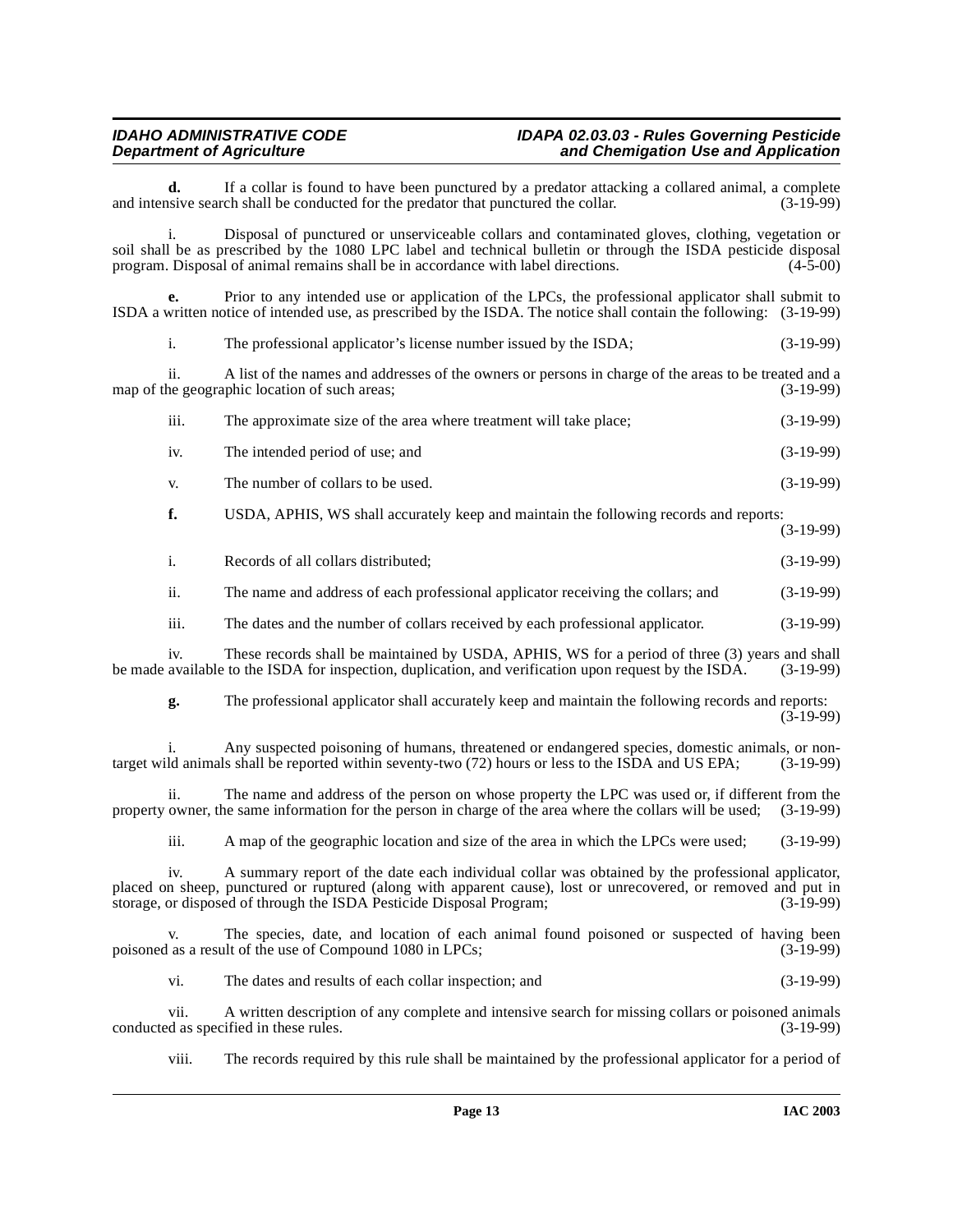three (3) years and shall be made available to the ISDA for inspection, duplication and verification upon request of the ISDA. (3-19-99) the ISDA.  $(3-19-99)$ 

ix. A report of the records required by Subsection 101.02.g. shall be submitted to the ISDA as an annual summary report. (4-5-00)

**h.** Collars shall be used only upon sheep or goats within fenced pastures no larger than two thousand five hundred sixty (2,560) acres (four (4) square miles). Fenced pastures include all pastures that are enclosed by livestock fencing. In addition to wire livestock fences, and other man-made fences, such as rock walls, natural barriers such as escarpments, lakes, or large rivers may be used as fences, as long as they will prevent escape of sheep or goats. Fenced pastures and fences as herein defined shall be referred to elsewhere in this section as "area". Collars shall not be used on unfenced, open range. shall not be used on unfenced, open range.

**i.** All appropriate alternative control methods must be considered before implementing use of the  $LPC.$  (4-5-00)

**j.** Each collar in use shall be inspected by the professional applicator once a week to ensure that it is properly positioned and unbroken. An inspection report on a form prescribed by the director shall be forwarded to ISDA following the conclusion of the project. (4-5-00)

i. If any collared animal is not accounted for in any two  $(2)$  consecutive checks, a complete and  $(4-5-00)$ intensive search for the collared animal shall be conducted.

ii. If more than four (4) LPCs are unaccounted for during any thirty (30) day period, WS employees shall remove all LPCs from all animals and terminate their use. Use of collars shall not be resumed until WS employees have provided ISDA with a written protocol defining adequate steps they shall take to prevent any losses of LPCs. (4-5-00) of LPCs.  $(4-5-00)$ 

**k.** Intact LPCs containing Compound 1080 shall be stored by USDA, APHIS, WS under lock and key in a dry place away from food, feed, domestic animals and corrosive chemicals, and in outbuildings or in outdoor storage areas attached to, but separate from, human living quarters. (4-5-00) storage areas attached to, but separate from, human living quarters.

### <span id="page-13-7"></span><span id="page-13-0"></span>**102. RESTRICTIONS AND PENALTIES.**

Any person who violated or fails to comply with any provision of these rules, or Title 22, Chapter 34, Idaho Code, shall be subject to one (1) or more of the following actions. (3-19-99) shall be subject to one  $(1)$  or more of the following actions.

<span id="page-13-8"></span>**Revocation, Suspension Or Denial To Issue Or Renew.** Revocation, suspension, or denial to issue or renew the license or certification of an applicant, licensee, or certificate holder in accordance with Title 22, Chapter 34, Idaho Code, Section 22-3409. (3-19-99)

<span id="page-13-3"></span>**02. Amendment, Suspension, Or Revocation Of The LPC Registration**. Amendment, suspension, or revocation of the LPC registration in accordance with Title 22, Chapter 34, Idaho Code, Section 22-3408.

(3-19-99)

<span id="page-13-5"></span>**03. Imposition Of Civil Penalty**. Imposition of a civil penalty, in accordance with Title 22, Chapter 34, ode. Section 22-3423. Idaho Code, Section 22-3423.

**04. Initiation Or Pursuit Of Any Other Action**. Initiation or pursuit of any other action of an enforcement nature available through Title 22, Chapter 34, Idaho Code. (3-19-99)

# <span id="page-13-1"></span>**103. -- 149. (RESERVED).**

# <span id="page-13-6"></span><span id="page-13-2"></span>**150. RECORDS REQUIREMENTS.**

<span id="page-13-4"></span>**01. Applicator Records**. Professional applicators shall maintain pesticide application records for three (3) years, ready to be inspected, duplicated, or submitted when requested by the Director. The records shall be maintained in a location designated by the professional applicator. (4-5-00) maintained in a location designated by the professional applicator.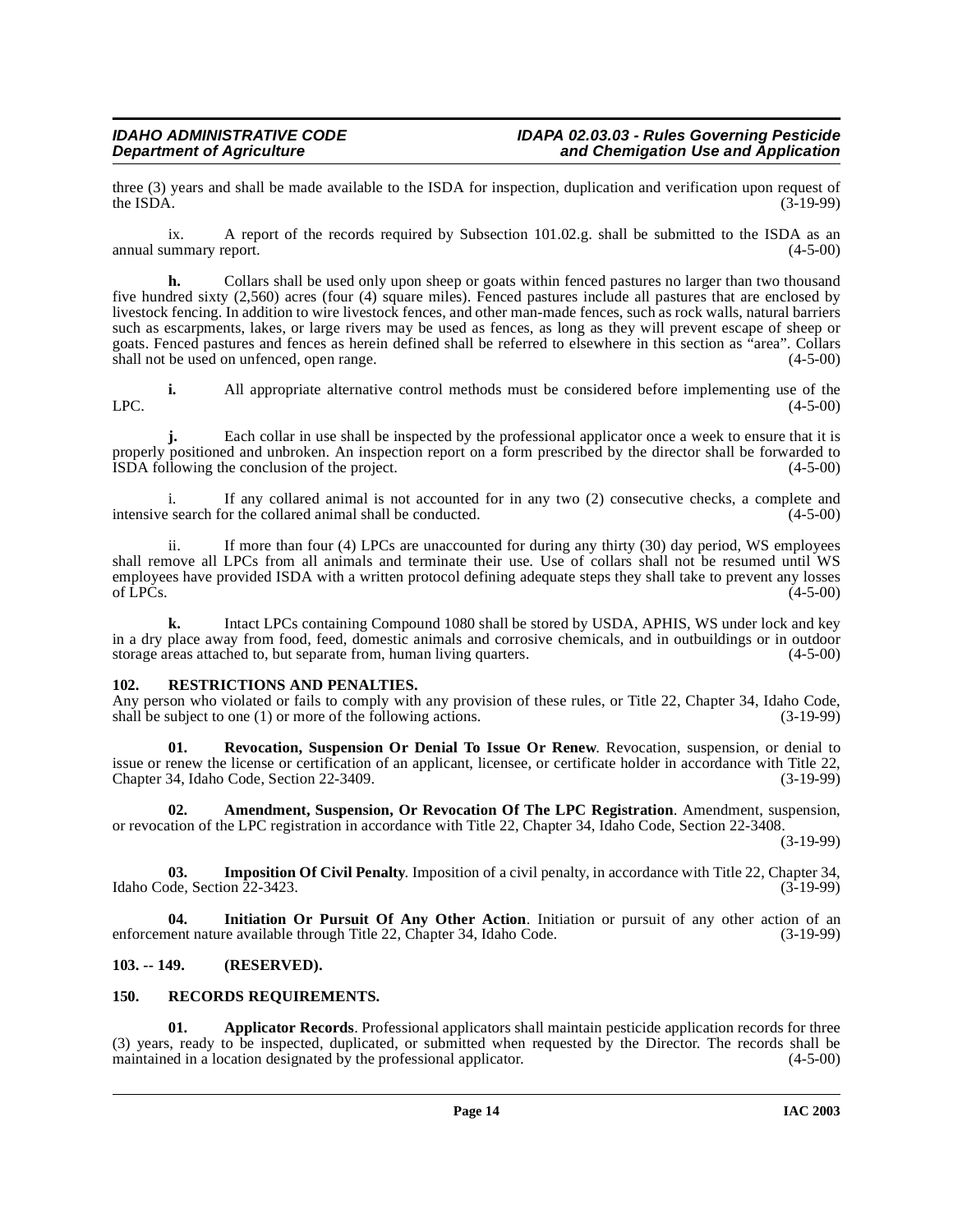<span id="page-14-1"></span>

| 02.            | Record Contents. Such records shall contain:                                                                                                                           | $(3-20-97)$ |
|----------------|------------------------------------------------------------------------------------------------------------------------------------------------------------------------|-------------|
| a.             | The name and address of the owner or operator of each property treated; and                                                                                            | $(3-20-97)$ |
| b.             | The specific crop, animal, or property treated; and                                                                                                                    | $(3-20-97)$ |
| c.             | The location by the address, general legal description (township, range, and section) or latitude/<br>longitude of the specific crop, animal, or property treated; and | $(3-23-98)$ |
| d.             | The size or amount of specific crop, animal, or property treated; and                                                                                                  | $(3-23-98)$ |
| e.             | The trade name or brand name of the pesticide applied; and                                                                                                             | $(3-23-98)$ |
| f.             | The total amount of pesticide applied; and                                                                                                                             | $(3-23-98)$ |
| g.             | The dilution applied or rate of application; and                                                                                                                       | $(3-23-98)$ |
| h.             | The EPA registration number of the pesticide applied; and                                                                                                              | $(3-23-98)$ |
| i.             | The date of application; and                                                                                                                                           | $(3-20-97)$ |
| j.             | The time of day when the pesticide is applied; and                                                                                                                     | $(3-20-97)$ |
| k.             | The approximate wind velocity; and                                                                                                                                     | $(3-20-97)$ |
| $\mathbf{l}$ . | The approximate wind direction; and                                                                                                                                    | $(3-23-98)$ |
| m.             | The full name of the person recommending the pesticide application; and                                                                                                | $(3-23-98)$ |
| n.             | The full name of the professional applicator applying the pesticide; and                                                                                               | $(3-23-98)$ |
| 0.             | The license number of the professional applicator applying the pesticide; and                                                                                          | $(3-23-98)$ |
| p.             | Worker protection information exchange, if required by the worker protection standard, prior to<br>pesticide application, shall be documented by:                      | $(3-30-01)$ |
| i.             | Date of contact; and                                                                                                                                                   | $(3-23-98)$ |
| ii.            | Time of contact; and                                                                                                                                                   | $(3-23-98)$ |
|                |                                                                                                                                                                        |             |

<span id="page-14-0"></span>iii. Name of grower or operator contacted. (3-23-98)

**03. Pesticide Dealer Records**. Pesticide dealers shall maintain restricted use pesticide distribution records for three (3) years, ready to be inspected, duplicated, or submitted when requested by the Director. The records shall be maintained in a location designated by the pesticide dealer. (3-30-01) records shall be maintained in a location designated by the pesticide dealer.

<span id="page-14-2"></span>**04. Record Contents**. Such records shall contain: (3-30-01)

**a.** The name and address of the person purchasing or receiving the restricted use pesticide (RUP); and  $(3-30-01)$ 

**b.** The certified applicator name, license number, and expiration date of the license for the person to use the RUP; or (3-30-01) certified to use the RUP; or

**c.** In the case of distribution of a RUP to another pesticide dealer, the name, license number, and n date of the license of the licensed pesticide dealer. (3-30-01) expiration date of the license of the licensed pesticide dealer.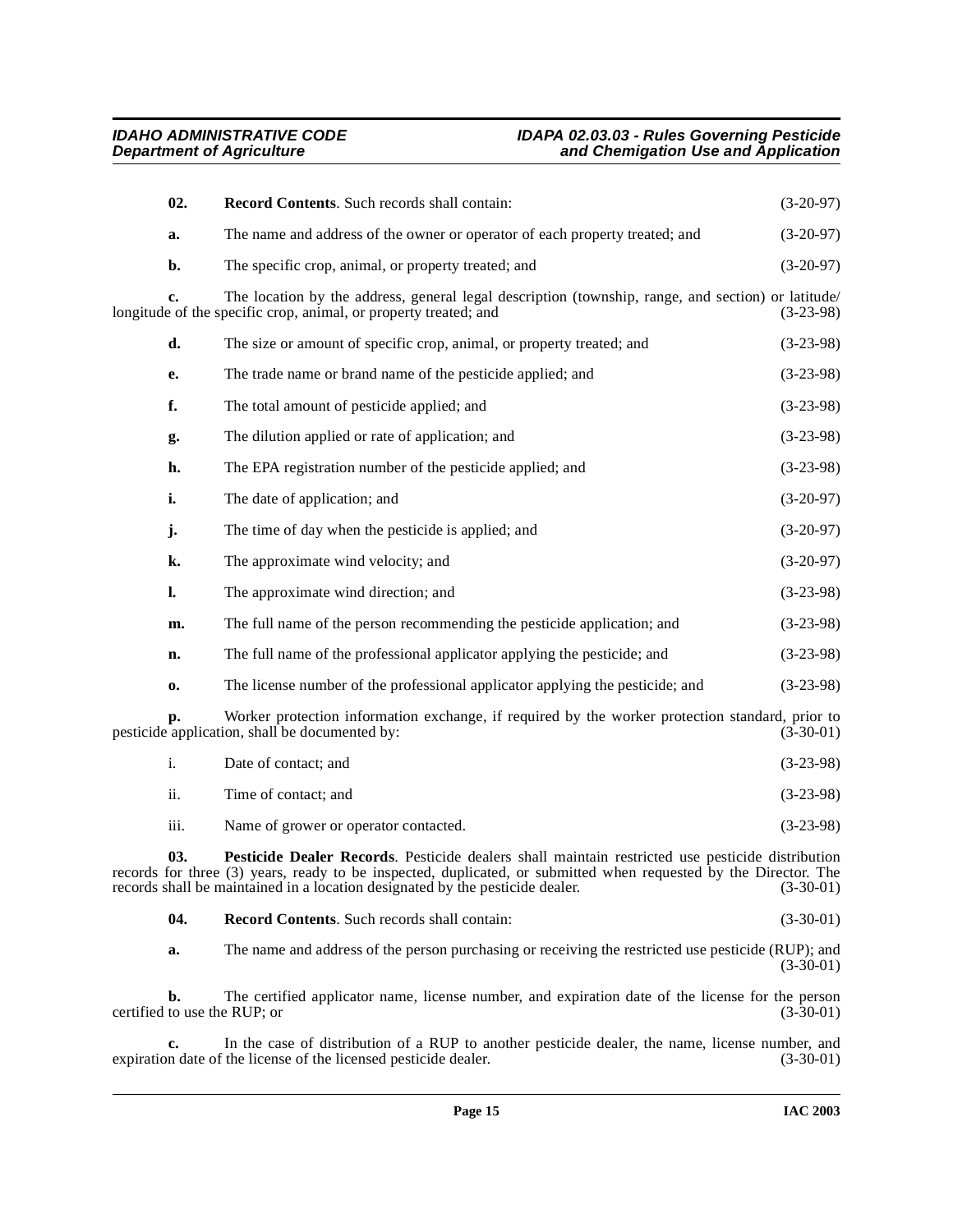**d.** The brand name and Environmental Protection Agency (EPA) Registration Number for each RUP distributed; and (3-30-01) (3-30-01)

- **e.** Date of the distribution of each RUP; and (3-30-01)
- **f.** The quantity and size of each RUP container distributed and the total quantity of RUP distributed; (3-30-01)  $(3-30-01)$

<span id="page-15-8"></span>**g.** The pesticide dealer's name, address, and pesticide dealer license number distributing the RUP. (3-30-01)

#### <span id="page-15-0"></span>**151. -- 199. (RESERVED).**

<span id="page-15-5"></span><span id="page-15-1"></span>**200. FEES.**

**01.** Pesticide Registration. On and after July 1, 2001, one hundred forty-five dollars (\$145) per (3-30-01)  $\text{product.}$  (3-30-01)

<span id="page-15-10"></span>**02. Professional Applicator's License**. On and after July 1, 1996, one hundred twenty dollars (\$120) per licensing period of fourteen  $(14)$  months or more, sixty dollars (\$60) per licensing period of thirteen (13) months or less. (3-20-97) or less.  $(3-20-97)$ 

<span id="page-15-7"></span>**03. Pesticide Dealer's License**. Beginning August 31, 2000, one hundred dollars (\$100) per licensing period of fourteen (14) months or more, fifty dollars (\$50) per licensing period of thirteen (13) months or less. Prior to August 31, 2000, fifty dollars (\$50) for an annual license or partial year if the license is issued after August 31,  $(4-5-00)$ 

**04. Private Applicator's License**. A Restricted Use Category, ten dollars (\$10); a Chemigation Category, twenty dollars (\$20); or thirty dollars (\$30) for both categories. (3-20-97)

<span id="page-15-11"></span><span id="page-15-9"></span><span id="page-15-6"></span><span id="page-15-4"></span>**05. Examination Fee Per Examination Category**. Ten dollars (\$10). (3-20-97)

<span id="page-15-2"></span>**201. -- 249. (RESERVED).**

### <span id="page-15-3"></span>**250. FINANCIAL RESPONSIBILITY.**

**01. Proof Of Financial Ability**. A professional applicator's license will not be issued by the Department until an applicant submits written proof of financial responsibility by any of the following methods: (3-20-97)

**a.** Liability insurance with an insurance company licensed to do business in Idaho and documented on a form approved by the Director; or (3-23-98)

| b. | A bond that is approved by the Director; or                              | $(3-20-97)$ |
|----|--------------------------------------------------------------------------|-------------|
| c. | A cash certificate of deposit in escrow with a bank or trust company; or | $(3-20-97)$ |
| d. | An annuity; or                                                           | $(3-20-97)$ |
| e. | An irrevocable letter of credit.                                         | $(3-20-97)$ |

**f.** Any certificate of deposit, annuity, or irrevocable letter of credit must be payable to the Director as trustee and shall remain on file with the Department until it is released, canceled or discharged by the Director. Any certificate of deposit, annuity, or irrevocable letter of credit must maintain a cash value equal to the requirements of Subsection 250.02, less any penalty for early withdrawal. Accrued interest upon a certificate of deposit or annuity shall be payable to the purchaser of the certificate or annuity. (3-20-97) shall be payable to the purchaser of the certificate or annuity.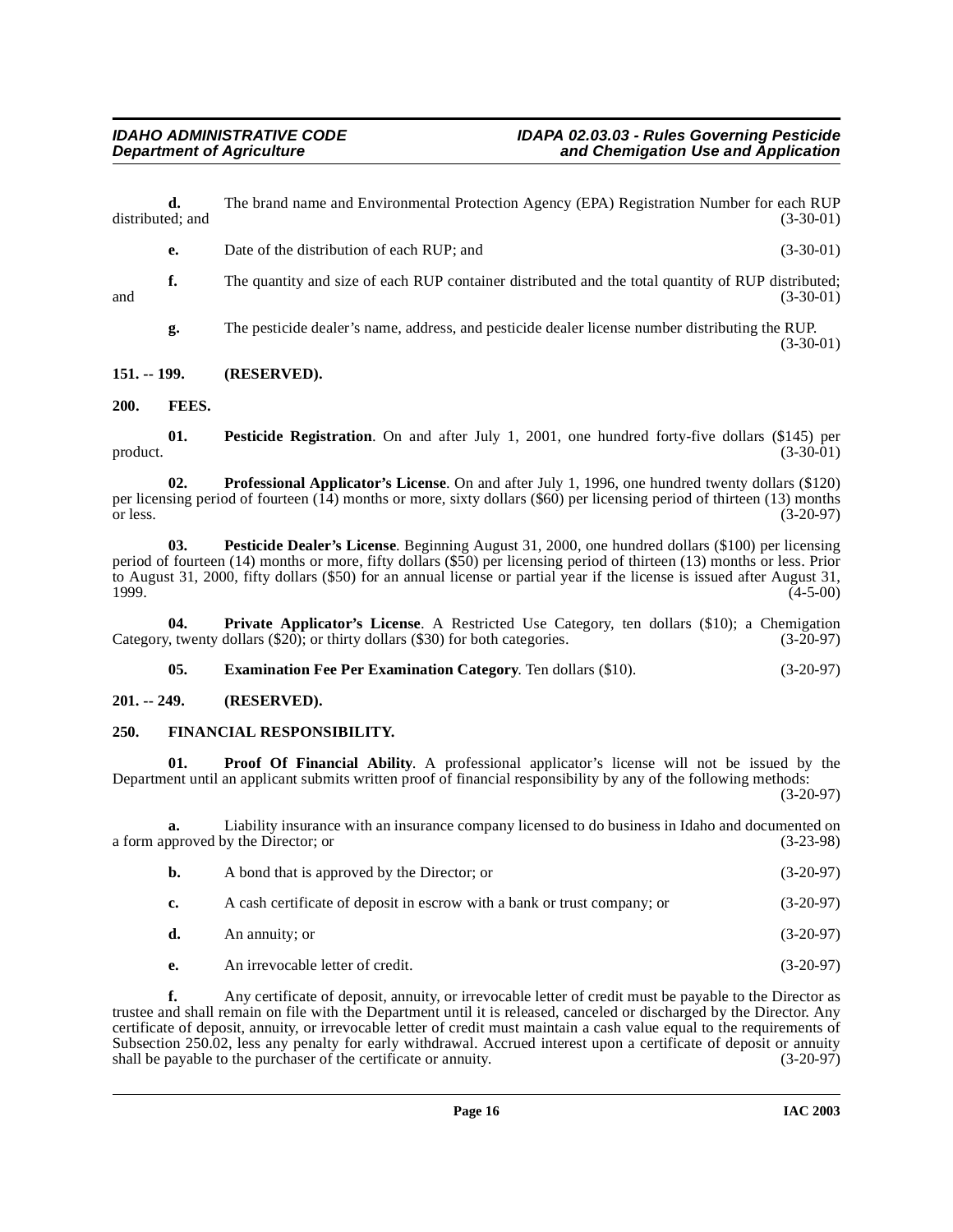Under the provisions of this chapter, an irrevocable letter of credit shall not be acceptable unless it is issued by a national bank in Idaho or by an Idaho state-chartered bank insured by the federal deposit insurance corporation. Under the provisions of this chapter, an annuity shall not be accepted by the Department unless it is issued by an insurance company, bank or other financial institution found acceptable by the Director. (3-20-97)

**h.** Exclusions. Any exclusion to liability insurance, bond, cash certificate of deposit, annuity or ble letter of credit coverage shall be listed on a form approved by the Director. (3-19-99) irrevocable letter of credit coverage shall be listed on a form approved by the Director.

<span id="page-16-6"></span>**02. Minimum Coverage Required**. (3-20-97)

**a.** Professional applicators. (3-20-97)

i. Bodily injury - fifty thousand dollars (\$50,000) per person/one hundred thousand dollars (\$100,000) per occurrence. (3-23-98)

ii. Property damage - fifty thousand dollars (\$50,000) per occurrence. (3-23-98)

iii. Maximum deductible - five thousand dollars (\$5,000). (3-23-98)

iv. All new professional applicator licenses issued on or after September 1, 1997, shall require financial responsibility at or exceeding the coverage limits as specified in Subsections 250.02.a.i. and 250.02.a.ii.

(3-23-98)

v. In order to maintain an existing professional applicator license the coverage limits specified in Subsections 250.02.a.i. and 250.02.a.ii. shall be met or exceeded on or before December 31, 1998. (3-23-98)

**03. Target Property Not Required To Be Covered**. The immediate property being treated is not to be covered as prescribed in Subsection 250.02.a.ii. (3-19-99) required to be covered as prescribed in Subsection 250.02.a.ii.

**Cancellation Or Reduction**. The Department shall be notified by the applicator in writing cancellation or reduction of the financial coverage. (3-23-98) immediately after cancellation or reduction of the financial coverage.

**05. Coverage Waived**. Coverage waivers which have been issued prior to September 1, 1997, shall in effect until the first license expiration date subsequent to September 1, 1997. (3-23-98) remain in effect until the first license expiration date subsequent to September 1, 1997.

#### <span id="page-16-0"></span>**251. -- 299. (RESERVED).**

#### <span id="page-16-4"></span><span id="page-16-1"></span>**300. DEVIATIONS FROM PESTICIDE LABELS AND LABELING.**

Any licensed professional or private applicator may deviate from pesticide label directions for use only as EPA or state laws, rules, and regulations permit. (3-20-97) state laws, rules, and regulations permit.

<span id="page-16-2"></span>**301. -- 309. (RESERVED).**

### <span id="page-16-5"></span><span id="page-16-3"></span>**310. LOW-FLYING PROHIBITIONS.**

**01. Low-Flying Prohibitions**. Aircraft pilots during spray operations are prohibited from turning or low-flying: (3-20-97)

Over cities, towns, schools, hospitals and densely populated areas unless the pilot obtains an agreement in writing for pesticide applications from the authorized agent for the city, town, school, hospital, or densely populated area in question; or (3-23-98)

**b.** Directly over an occupied structure without prior notification by some effective means such as wspapers, radio, television, telephone, or door-to-door notice. (3-23-98) daily newspapers, radio, television, telephone, or door-to-door notice.

<span id="page-16-7"></span>**02. Restriction**. The low-flying restrictions listed in Subsection 310.01 shall only pertain to persons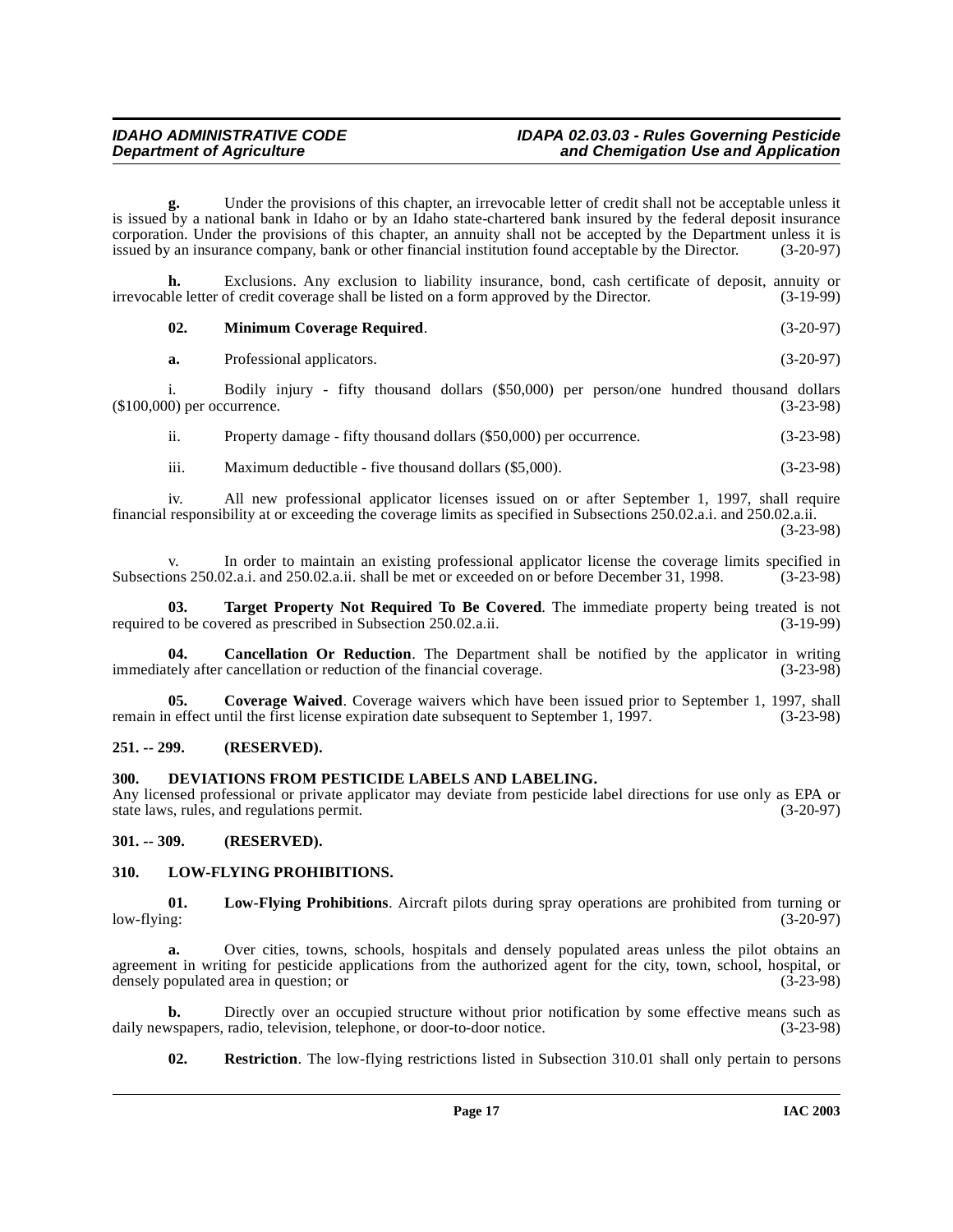other than those persons whose property is to be treated. (3-20-97)

#### <span id="page-17-0"></span>**311. -- 319. (RESERVED).**

#### <span id="page-17-17"></span><span id="page-17-1"></span>**320. WIND VELOCITY RESTRICTIONS.**

**01. Restrictions**. No person shall apply any pesticide in sustained wind conditions exceeding ten (10) miles per hour or in wind conditions exceeding product label directions, except as provided in Subsection 320.04.

 $(4-5-00)$ 

<span id="page-17-12"></span>**02. Exceptions**. Application of pesticides by injection into application site or by impregnated granules made according to label directions. (3-23-98) shall be made according to label directions.

<span id="page-17-8"></span>**03. Approval For Use Of Other Application Techniques**. Other pesticide application techniques or methods may be approved by the Director or his agent on a case-by-case basis.  $(3-23-98)$ 

<span id="page-17-11"></span>**04.** Chemigation Wind Speed Precautions. Chemicals shall not be applied when wind speed favors ond the area intended for treatment or when chemical distribution is adversely affected. (4-5-00) drift beyond the area intended for treatment or when chemical distribution is adversely affected.

#### <span id="page-17-10"></span><span id="page-17-2"></span>**321. CHANGE OF LICENSE STATUS.**

**01. Change Notification**. Any person who is licensed by this act shall immediately notify the Director, in writing, of any change of status of any person or agent so named, or of any change in the business name, organization, or any other information shown in the licensing application. (3-20-97) organization, or any other information shown in the licensing application.

<span id="page-17-14"></span><span id="page-17-9"></span>**02. Transferable**. Licenses are not transferable. (3-23-98)

#### <span id="page-17-3"></span>**322. (RESERVED).**

#### <span id="page-17-4"></span>**323. PESTICIDE-FERTILIZER MIX RESTRICTIONS.**

No person shall distribute, sell, offer for sale, or hold for sale any dry pesticide incorporated in a dry blended bulk<br>(3-20-97)<br>(3-20-97) fertilizer mix. (3-20-97)

#### <span id="page-17-13"></span><span id="page-17-5"></span>**324. EXPERIMENTAL PERMITS.**

Any person who wishes to obtain an experimental permit to accumulate information necessary to register a pesticide for a special local need under Section 22-3402(5), Idaho Code, shall file an application with the Department which  $\frac{1}{3}$  (3-20-97)

- **01.** Name. The company name. (3-20-97)
- **02. Applicant**. The name, address, and telephone number of the applicant. (3-20-97)
- **03.** Shipment. The proposed date of shipment or proposed shipping period not to exceed one (1) year. (3-20-97)
- <span id="page-17-15"></span><span id="page-17-6"></span>**04. Active Ingredient**. A statement listing the active ingredient. (3-20-97)
- <span id="page-17-16"></span><span id="page-17-7"></span>**05.** Quantity Statement. A statement of the approximate quantity to be tested.  $(3-20-97)$

**06.** Acute Toxicity. Available data or information or reference to available data on the acute toxicity of cide. (3-20-97) the pesticide.

**07. Statement Of Scope**. A statement of the scope of the proposed experimental program, including the type of pests or organisms involved, the crops and animals for which the pesticide is to be used, the areas where the applicant proposes to conduct the program, and when requested by the Director, the results of previous tests.

(3-20-97)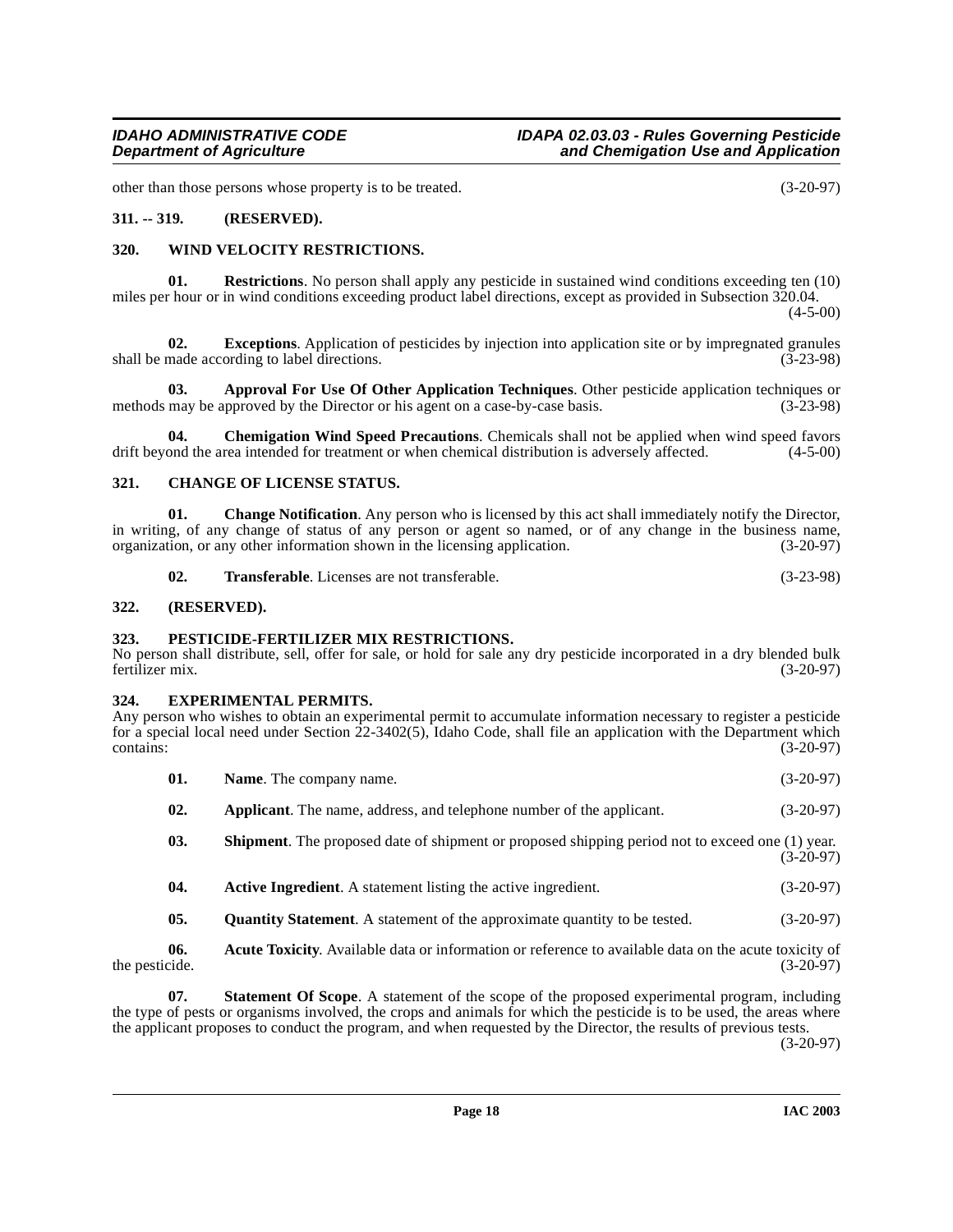# **IDAHO ADMINISTRATIVE CODE IDAPA 02.03.03 - Rules Governing Pesticide**<br>Department of Agriculture **interpret in the and Chemigation Use and Application**

# and Chemigation Use and Application

**08. Temporary Tolerance**. When the pesticide is to be used on food or feed, a temporary tolerance must be obtained from the EPA or evidence that the proposed experiment will not result in injury to humans or animals, or illegal residues entering the food chain. (3-20-97) animals, or illegal residues entering the food chain.

<span id="page-18-14"></span><span id="page-18-8"></span>**09. Proposed Labeling**. Proposed labeling which must bear: (3-20-97)

**a.** The prominent statement "For Experimental Use Only" on the container label and any labeling that nies the product. (3-20-97) accompanies the product.

**b.** An adequate caution or warning statement to protect those who may handle or be exposed to the experimental formulation. (3-20-97)

| c. | The name and address of the applicant for the permit. | $(3-20-97)$ |
|----|-------------------------------------------------------|-------------|
| d. | The name or designation of the formulation.           | $(3-20-97)$ |
|    | Directions for use.                                   | $(3-20-97)$ |

**f.** A statement listing the name and percentage of each active ingredient and the total percentage of inert ingredients. (3-20-97)

<span id="page-18-10"></span>**10. Quantity Limit**. The Director may limit the quantity of pesticide covered by the permit or make such other limitations as he may determine to be necessary for the protection of humans or the environment.

(3-20-97)

<span id="page-18-5"></span>**11. Experimental Use**. A pesticide for experimental use shall not be offered for sale unless a written as been obtained from the Director. (3-20-97) permit has been obtained from the Director.

### <span id="page-18-0"></span>**325. -- 399. (RESERVED).**

## <span id="page-18-11"></span><span id="page-18-1"></span>**400. RESTRICTIONS TO PROTECT POLLINATORS.**

<span id="page-18-4"></span>**01. Bee Restrictions**. Any pesticide that is toxic to bees shall not be applied to any agricultural crop when such crop is in bloom or when bees are actively foraging on blooming weeds in the crop being sprayed except during the period beginning three (3) hours before sunset until three (3) hours after sunrise. (3-30-01)

<span id="page-18-6"></span>Green Pea Exception. In the counties of Benewah, Bonner, Boundary, Clearwater, Idaho, Kootenai, Latah, Lewis, Nez Perce, and Shoshone: Green (white) pea crops may be sprayed or dusted at any time.  $(3-20-97)$ 

<span id="page-18-7"></span>**03.** Other Exceptions. Pesticides may be applied at any time to sweet corn for processing, hops, potatoes, and beans other than lima beans, subject to all other applicable regulations. (3-20-97)

### <span id="page-18-2"></span>**401. -- 449. (RESERVED).**

### <span id="page-18-13"></span><span id="page-18-9"></span><span id="page-18-3"></span>**450. STORAGE OF PESTICIDE CONTAINERS.**

**01. Protecting Humans And Environment**. No person shall handle, transport, display, or distribute pesticides in such a manner as to endanger humans and their environment, or to contaminate food, feed, or any other<br>product that may be transported, stored, displayed, or distributed with such pesticides. (3-20-97) product that may be transported, stored, displayed, or distributed with such pesticides.

<span id="page-18-12"></span>**02. Storage By Professional Applicators Or Pesticide Dealers**. Storage of pesticide containers by professional applicators and pesticide dealers: (3-20-97)

**a.** Empty or partially full pesticide containers which contain Class 1 - highly toxic pesticides (LD50 of 50 or below) and which require the skull and crossbones insignia and the words "Danger - Poison" on the label; and Class 2 (moderately toxic) pesticides (LD50 - 500) which carry a "Warning" statement on the label; and Class 3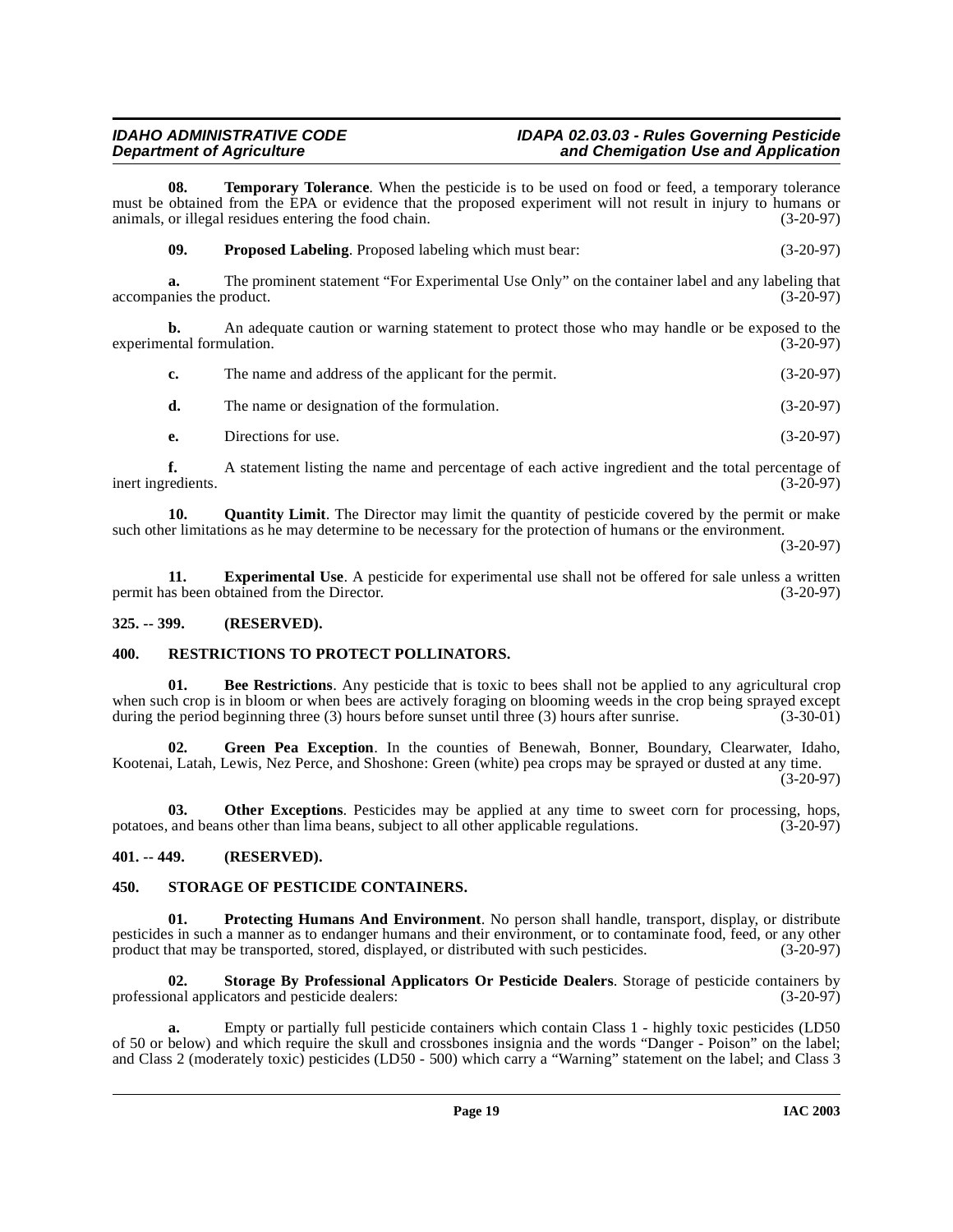(slightly toxic) pesticides (LD50 of 500-5000) and which carry a "Caution" statement on the label, shall be stored in one of the following enclosures which when unattended shall be locked to prevent unauthorized persons, livestock or<br>(3-20-97) (3-20-97) animals from gaining entry:

| <sup>1</sup> | Closed vehicle;                                      | $(3-20-97)$ |
|--------------|------------------------------------------------------|-------------|
| ii.          | Closed trailer;                                      | $(3-20-97)$ |
| iii.         | Building or room;                                    | $(3-20-97)$ |
| iv.          | Fenced area with a fence at least six (6) feet high; | $(3-20-97)$ |

v. Truck or trailer with solid sideracks and secured tailgate at least six (6) feet above ground level.

(3-20-97)

**b.** Empty or partially full pesticide containers which contain Class 4 pesticides (LD50 over 5000) stored in secured storage out of the reach of children in one of the above enclosures. (3-20-97) shall be stored in secured storage out of the reach of children in one of the above enclosures.

**c.** Warning notices, visible from any direction, shall be posted around all storage areas where partially full or empty containers which hold or have held pesticides required to be labeled with the signal words "Warning" or "Danger - Poison" are stored. Each warning notice shall be of such size that it is readable at a distance of twenty-five (25) feet and be substantially as follows:

## **"D A N G E R"**

#### **"POISON STORAGE AREA ALL UNAUTHORIZED PERSONS KEEP OUT"**

The notice shall be repeated in an appropriate language other than English when it may be reasonably anticipated that persons who do not understand the English language will come to the enclosure. The notice shall also contain the name and telephone number of a person to contact in case of an emergency. (3-20-97) name and telephone number of a person to contact in case of an emergency.

<span id="page-19-3"></span>**03. Exceptions**. The provisions of Subsection 450.02 shall not apply to drums of petroleum oils, lime of copper sulfate. (3-20-97) sulfur, and copper sulfate.

<span id="page-19-2"></span>**04.** Disposal. Any person applying pesticides shall be responsible for the proper disposal of such ontainers. (3-20-97) empty containers.

### <span id="page-19-0"></span>**451. -- 499. (RESERVED).**

### <span id="page-19-5"></span><span id="page-19-1"></span>**500. NON-DOMESTIC PESTICIDES.**

**01. Home And Garden Restrictions**. The following listed pesticides shall not be sold to home and garden users, nor shall they be applied by professional applicators around any home or garden. These pesticides shall be registered only when labeled, distributed, sold or held for sale and use other than home and garden use. (3-20-97)

<span id="page-19-4"></span>

| а. | Bidrin (Foliar applications).                         | $(3-20-97)$ |
|----|-------------------------------------------------------|-------------|
| b. | Disyston (two point one percent $(2.1\%)$ and above). | $(3-20-97)$ |
| c. | Guthion (fifteen percent (15%) and above).            | $(3-20-97)$ |
|    | Strychnine (one percent (1%) and above).              | $(3-20-97)$ |

**e.** Zinc Phosphide (two point one percent (2.1%) and above). (3-20-97)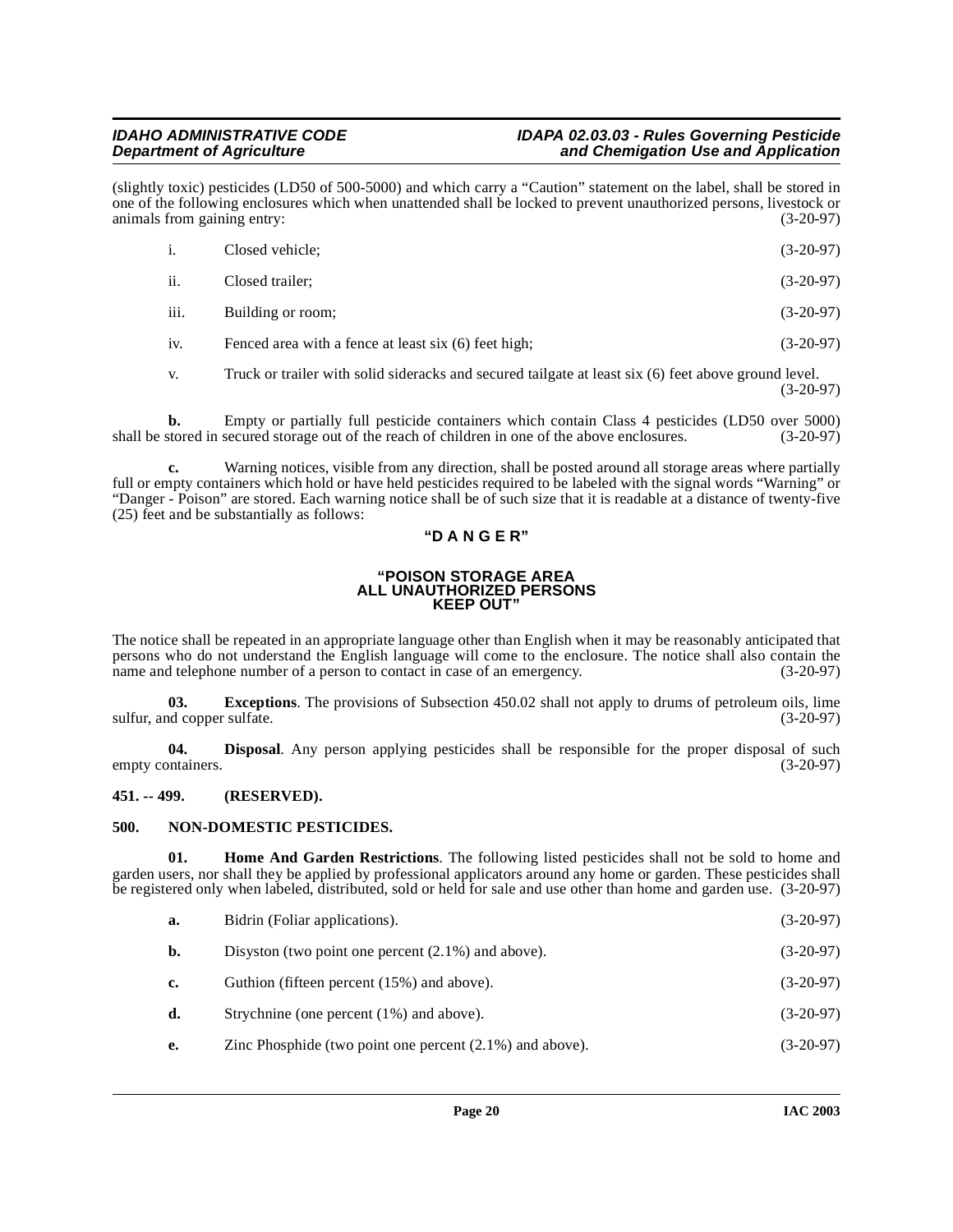<span id="page-20-4"></span>**f.** All high volatile liquid ester formulations of 2,4-D. (3-20-97)

**02. Ester Restriction**. Low volatile liquid ester formulations of 2,4-D; 2,4-DP; MCPA and MCPB shall not be applied around any home or garden between May 1 and October 1 of any year or at any time when air temperature exceeds eighty (80) degrees Fahrenheit. (3-20-97) temperature exceeds eighty (80) degrees Fahrenheit.

#### <span id="page-20-0"></span>**501. -- 549. (RESERVED).**

#### <span id="page-20-9"></span><span id="page-20-1"></span>**550. PHENOXY HERBICIDE RESTRICTIONS.**

**01. High Volatile Ester Restrictions**. No aircraft pilot shall apply high volatile ester formulations of (3-20-97) 2,4-D: (3-20-97)

<span id="page-20-6"></span>**a.** In Latah, Nez Perce, and Clearwater Counties in Idaho; or (3-20-97)

<span id="page-20-7"></span>**b.** Within five (5) miles of a susceptible crop or hazard area in any other county in Idaho. (3-20-97)

 **c.** Waiver of the restriction is Subsections 550.01.a. and 550.01.b. may be issued on a project-byproject basis by the Director. (3-20-97)

**02.** Low Volatile Ester Restrictions. No aircraft pilot shall apply low volatile ester formulations of ICPA and MCPB: (3-20-97) 2,4-D; MCPA and MCPB:

**a.** In Latah, Nez Perce, and Clearwater Counties in Idaho, unless ambient air temperatures are not above or expected to exceed eighty-five (85) degrees fahrenheit within twenty-four (24) hours of the expected application time, or  $(3-30-01)$ application time, or

**b.** Within one (1) mile of a hazard area in any other county in Idaho. (3-20-97)

**c.** Waiver of the restriction in Subsection 550.02.a. may be issued on a project-by-project basis by the (3-20-97) Director. (3-20-97)

**03. Hazard Area**. Aircraft pilots shall maintain the following spray distances from hazard areas when applying amine or acid formulations of 2,4-D; MCPA; MCPB; and Dicamba:

<span id="page-20-5"></span>

| <b>Mean Sustained Wind Velocity</b> | <b>Downwind</b> | <b>Upwind</b> |
|-------------------------------------|-----------------|---------------|
| $0-3$ MPH                           | $1/2$ mile      | 600 feet      |
| 4-7 MPH                             | 1 mile          | 200 feet      |
| 8-10 MPH                            | 1 mile          | 50 feet       |
| Over 10 MPH                         | Do not apply    | Do not apply  |

(3-23-98)

<span id="page-20-3"></span>**04. Airflow And Temperature Inversion Indicators**. A continuous smoke column or other device satisfactory to the Director shall be employed to indicate to the pilot of any aircraft the direction and velocity of the airflow, and indicate a temperature inversion by layering of smoke, at the time and place of application when applying any formulation of 2,4-D; MCPA; MCPB and Dicamba. (3-20-97)

<span id="page-20-8"></span>**05.** Other Spraying Equipment. If any aerial applicator wishes to use spraying equipment other than the equipment specified, such equipment must be approved by the Director prior to use. (3-20-97)

### <span id="page-20-2"></span>**551. -- 599. (RESERVED).**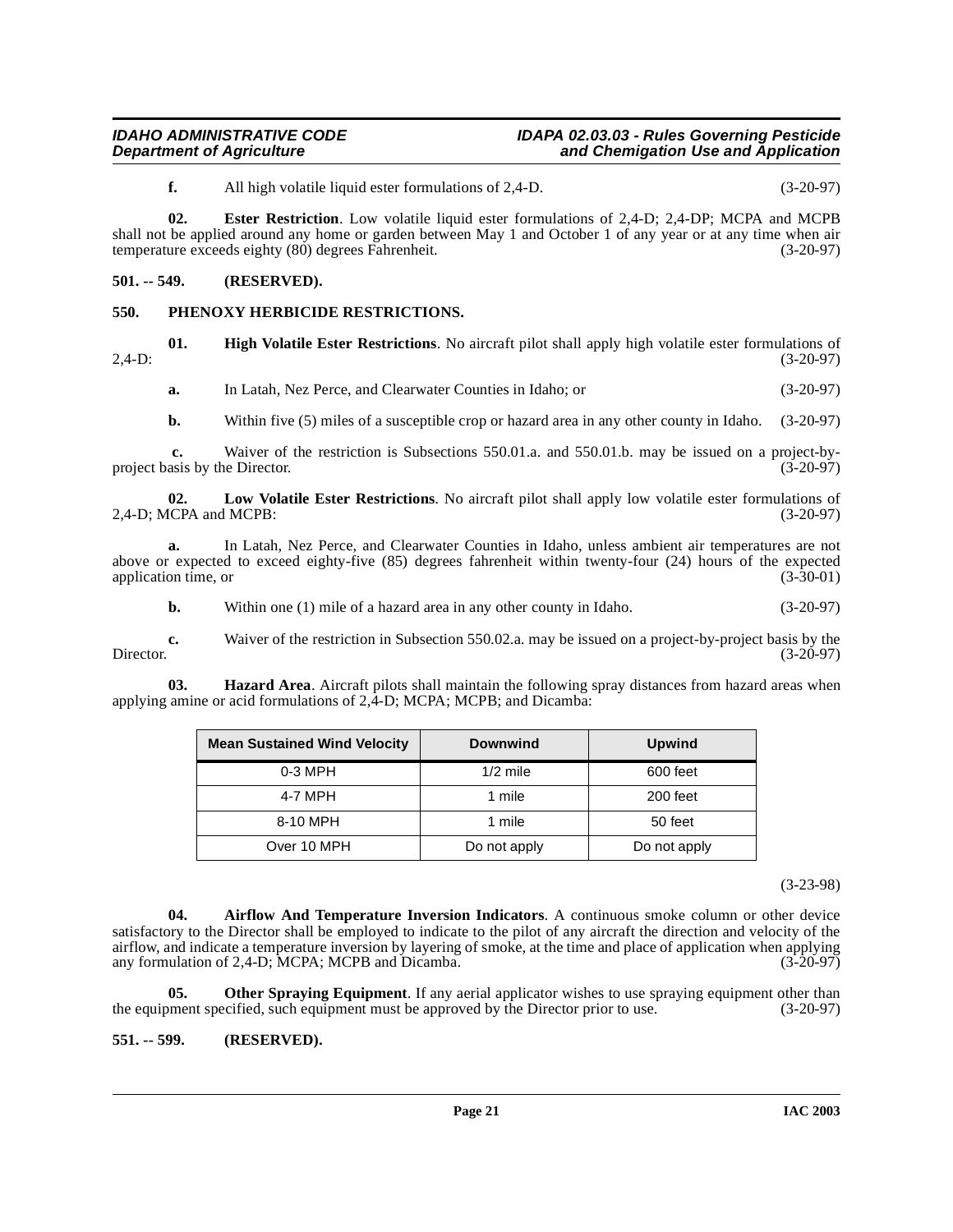### <span id="page-21-5"></span><span id="page-21-0"></span>**600. APPLICATION NEAR HAZARD AREAS.**

An aircraft pilot shall not apply any pesticide within one-half  $(1/2)$  mile of a hazard area unless there is air movement away from the hazard area.  $(3-20-97)$ away from the hazard area.

### <span id="page-21-6"></span><span id="page-21-1"></span>**601. MICROENCAPSULATED METHYL PARATHION RESTRICTION.**

An aircraft pilot shall not apply microencapsulated methyl parathion within one-half (1/2) mile of any canyon breaks or the perimeter thereof, of the Clearwater-Snake River drainage within the boundaries of Latah, Lewis, Clearwater, and Nez Perce Counties in Idaho. (3-20-97) and Nez Perce Counties in Idaho.

#### <span id="page-21-2"></span>**602. -- 799. (RESERVED).**

#### <span id="page-21-8"></span><span id="page-21-3"></span>**800. PESTICIDE USE ON ALFALFA SEED, CARROT SEED, ONION SEED, RADISH SEED, AND CLOVER SEED.**

<span id="page-21-7"></span>**01. Nonfood And Nonfeed Site Conditions**. For purposes of pesticide registration, all alfalfa seed, carrot seed, onion seed, radish seed, and clover seed crop fields are considered nonfood and nonfeed sites for pesticide use and the following conditions shall be met:

**a.** No portion of the seed alfalfa, carrot seed, onion seed, radish seed, or seed clover plant, including but not limited to seed screenings, green chop, hay, chaff, combine tailings, pellets, meal, whole seed and cracked seed, may be grazed, used, or distributed for food or feed purposes.

**b.** The seed conditioner shall keep records of individual growers' alfalfa, carrot, onion, radish, and clover seed dirt weight and clean weight for three (3) years and shall furnish the records to the Director forthwith upon request.  $(4-5-00)$ 

**c.** All seed screenings shall be disposed of at a sanitary landfill, incinerator, or other equivalent site or by a procedure approved by the Director. (3-23-98) disposal site or by a procedure approved by the Director.

**d.** The seed conditioner shall keep seed screening disposal records for three (3) years from the date of disposal and shall furnish the records to the Director forthwith, upon request. Disposal records shall consist of documentation from the disposal site and shall show the total weight of disposed screenings and the date of disposal.  $(3-20-97)$ 

**e.** All alfalfa, carrot, onion, radish, or clover seed grown or conditioned in this state shall bear a tag or container label which forbids the use of the seed for human consumption or animal feed. (4-5-00)

**f.** No alfalfa, carrot, onion, radish, or clover seed grown or conditioned in this state shall be ed for human consumption or animal feed.  $(4-5-00)$ distributed for human consumption or animal feed.

**g.** All portions of the seed alfalfa, seed carrot, seed onion, seed radish, or seed clover plant, including but not limited to seed screenings, pellets, meal, whole seed and cracked seed may be composted. All composted material may be applied to agricultural crop land as approved by the Director.  $(4-5-00)$ 

**02. Exemption**. Alfalfa seed grown for human consumption shall be exempt from the requirements of on 800.01 provided: (3-20-97) Subsection 800.01 provided:

**a.** All pesticides used are labeled for use on alfalfa, and have established residue tolerances which od or feed use; and (3-20-97) allow food or feed use; and

**b.** All producers maintain for three (3) years complete records of all pesticides applied as specified in Pesticide Use and Application Rules Subsection 150.02. These records shall be ready to be inspected, duplicated, or submitted when requested by the Director. (3-20-97)

### <span id="page-21-4"></span>**801. -- 849. (RESERVED).**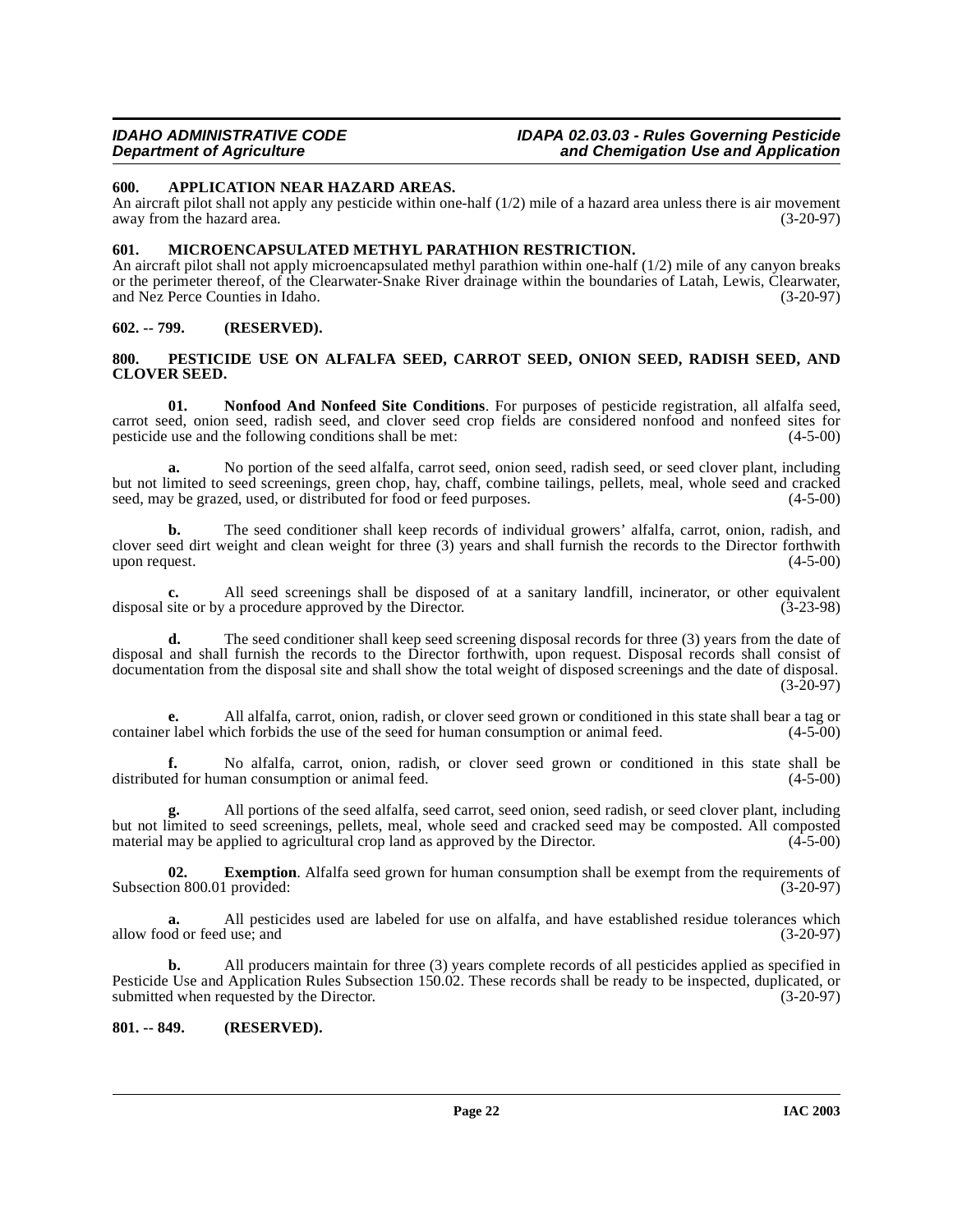### <span id="page-22-4"></span><span id="page-22-0"></span>**850. UNUSABLE PESTICIDES COLLECTION AND DISPOSAL.**

<span id="page-22-3"></span><span id="page-22-2"></span>**01. Authority**. The Director of the Idaho Department of Agriculture or designated agent may, if deemed necessary for the protection of the environment, take possession and dispose of canceled, suspended, or otherwise unusable pesticides. (3-20-97) otherwise unusable pesticides. **02.** Participant Transfer Of Product Ownership. Persons interested in transferring the ownership of sable pesticide products to the Department shall: (3-20-97) their unusable pesticide products to the Department shall: **a.** Preregister the product on a form prescribed by the Department. (3-20-97) **b.** Follow all applicable United States Department of Transportation regulations in the handling, securing and transporting of their products. (3-20-97) loading, securing and transporting of their products. **c.** Over-pack all torn or leaky containers to prevent a release of product into the environment during transport. (3-20-97)  ${\rm transport.}$  (3-20-97) **d.** Sign a release, transferring the ownership of the product to the Department. (3-20-97) **e.** Comply with all applicable federal, state and local laws, regulations and ordinances. (3-20-97) **03.** Department Possession For Disposal. In order to take possession and dispose of unusable products, the Department shall: (3-20-97) pesticide products, the Department shall: **a.** Preregister participants in the area where the collection site is located.  $(3-20-97)$ **b.** Notify preregistered participants of pesticide products approved for collection and disposal. (3-20-97) **c.** Secure appropriate collection site(s) in cooperation with local government and other organizations. (3-20-97) **d.** Obtain an Environmental Protection Agency identification number as a hazardous waste generator. (3-20-97) **e.** Provide and ensure the use of personal protective equipment for Department employees.  $(3-20-97)$ **f.** Ensure that workers unload chemicals from participant's vehicle only in an area developed to possible spills. (3-20-97) contain possible spills. **g.** Sign a transfer of ownership, releasing the participant of the product. (3-20-97) **h.** Transfer the unusable pesticide products as hazardous waste to a hazardous waste contractor(s) for transport and disposal. (3-20-97)

<span id="page-22-1"></span>**i.** Comply with all applicable federal, state and local laws, regulations and ordinances. (3-20-97)

**04.** Contract Transport And Disposal. The contractor(s) providing for the transport and disposal of dous waste shall: (3-20-97) the hazardous waste shall:

**a.** Provide a representative to participate in the collection site evaluation and selection process.

(3-20-97)

**b.** Prepare the selected site collection area in such a manner as to contain possible spills. (3-20-97)

**c.** Certify to the Department that their employees handling the hazardous waste materials meet ional Safety and Health Administration safety and training requirements. (3-20-97) Occupational Safety and Health Administration safety and training requirements.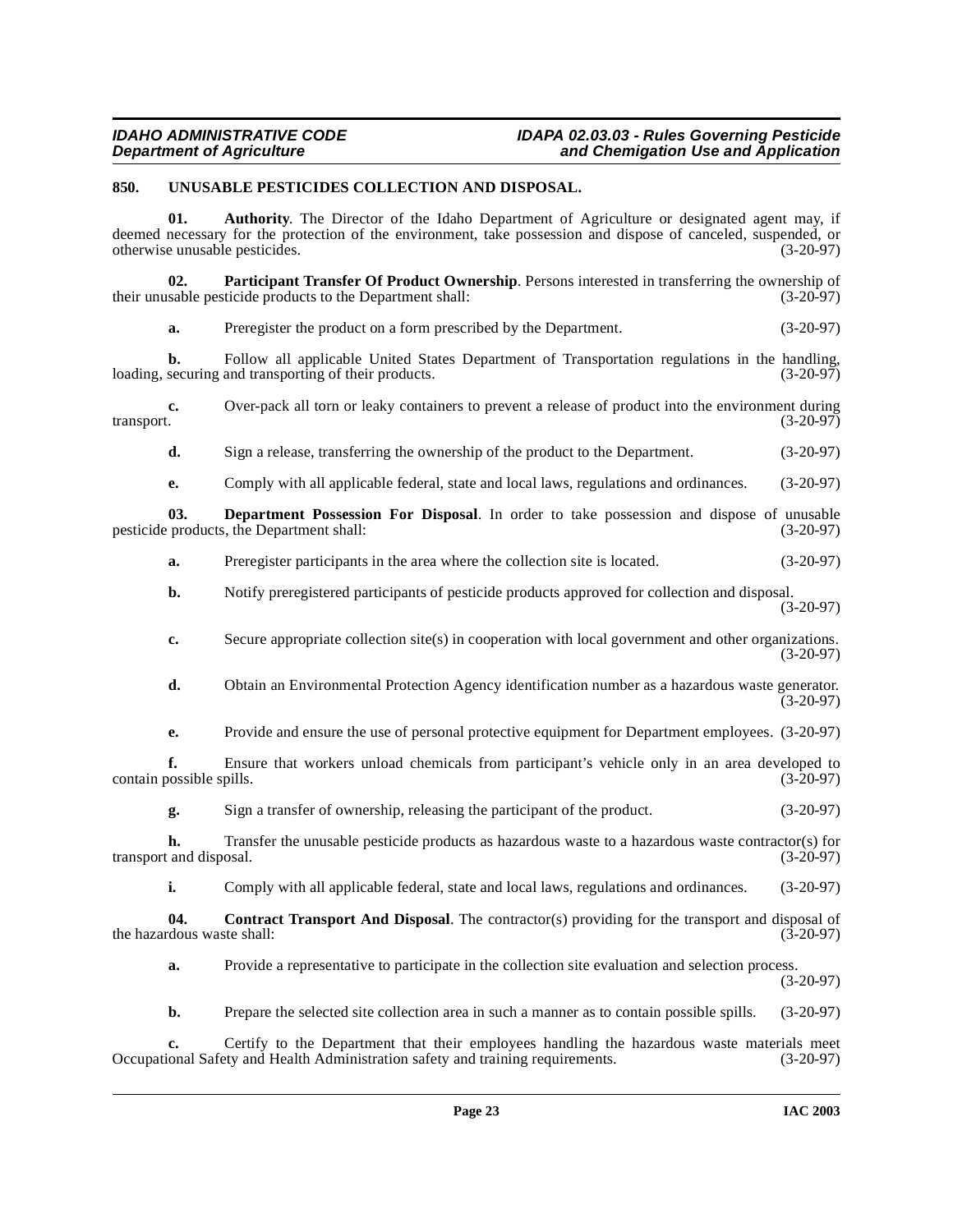**d.** Certify to the Department that their employees handling or transporting the hazardous waste smeet United States Department of Transportation training requirements. (3-20-97) materials meet United States Department of Transportation training requirements.

**e.** Provide and ensure the use of personal protective equipment for their employees during collection  $(3-20-97)$ 

**f.** Overpack the hazardous waste materials as required by the disposal facility and the United States ent of Transportation. (3-20-97) Department of Transportation.

**g.** Obtain and provide the Department with written approval for hazardous waste acceptance from the t, storage and disposal facility prior to the collection. (3-20-97) treatment, storage and disposal facility prior to the collection.

**h.** Provide the manifest forms, labels and markings for the overpacked containers and provide the placards for the commercial hazardous waste transport vehicles. (3-20-97)

**i.** Label, manifest, mark, and placard the load for proper transportation. (3-20-97)

**j.** Transport hazardous waste materials to the approved disposal site(s). (3-20-97)

**k.** Certify to the Department that the commercial hazardous waste transporter:  $(3-20-97)$ 

i. Is registered through the Environmental Protection Agency and possesses an Environmental Protection Agency identification number.

ii. Is registered through the Environmental Protection Agency in each state through which the us waste is transported. (3-20-97) hazardous waste is transported.

iii. Is registered with the United States Department of Transportation, Research and Special Programs tration to transport hazardous waste. (3-20-97) Administration to transport hazardous waste.

iv. Has obtained an Idaho Department of Transportation hazardous waste trip permit and hazardous materials endorsement.

v. Has obtained a satisfactory safety rating from the United States Department of Transportation. (3-20-97)

**l.** Perform a final cleanup in such a manner as to ensure that the collection site is returned to its original condition. (3-20-97)

**m.** Provide complete documentation of collections, transportation and disposal to the Department in a timely manner. (3-20-97)

<span id="page-23-3"></span>**n.** Comply with all applicable Federal, State and local laws, regulations, and ordinances. (3-20-97)

#### <span id="page-23-0"></span>**851. -- 960. (RESERVED).**

### <span id="page-23-1"></span>**GENERAL CHEMIGATION REQUIREMENTS.**

This Section prescribes equipment listing requirements, posting requirements for certain types of pesticides, use of pesticide label directions, a prohibition from chemigation over waters of the state. (4-5-00) pesticide label directions, a prohibition from chemigation over waters of the state.

<span id="page-23-2"></span>**01. Chemigation Equipment Standards**. Equipment manufacturers shall provide to the Department of Agriculture verification that the equipment meets the standards established in these rules. If the equipment meets the standards, it shall be placed on the Department's list of approved chemigation equipment. (4-5-00)

<span id="page-23-4"></span>**02. Posting Requirements**. Labels of toxicity category I pesticide products (those with the label signal word "DANGER", allow chemigation on their label and contain posting requirements specific to chemigation) shall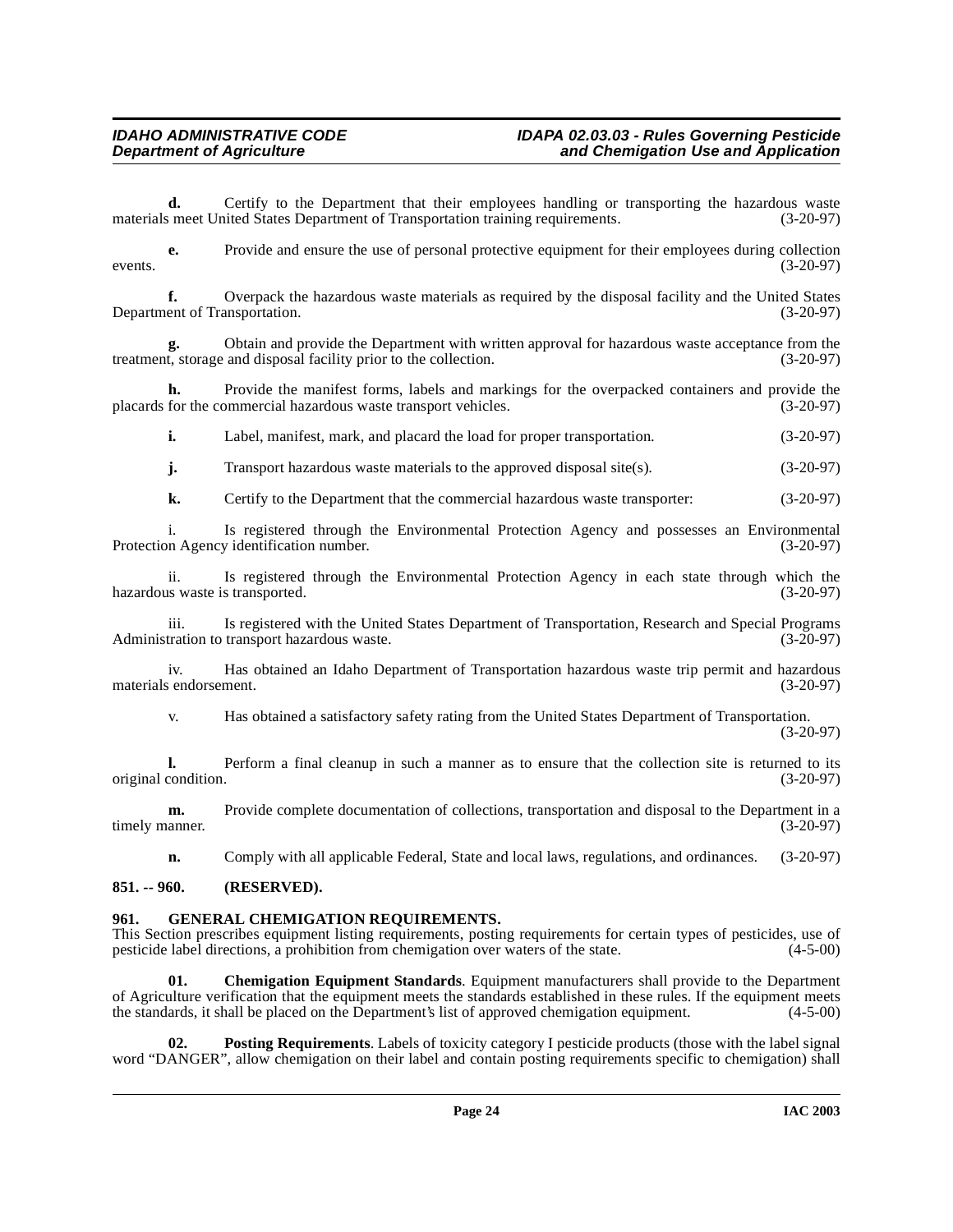be posted in accordance with their label. (4-5-00)

<span id="page-24-4"></span>**03. Pesticides Labeled For Chemigation**. The chemigator shall use only pesticides labeled for chemigation when chemigating. (4-5-00)

<span id="page-24-0"></span>**04.** Chemigating Over Waters Of The State. Chemigating over waters of the state shall be ed, except for variances allowed in Section 971. (4-5-00) prohibited, except for variances allowed in Section 971.

#### <span id="page-24-3"></span>**962. IRRIGATION SYSTEMS.**

This Section prescribes the equipment required for each type of irrigation system when chemigation is to be used.

 $(4-5-00)$ 

<span id="page-24-5"></span>**01. Sprinkler Or Drip Irrigation**. If chemicals are being chemigated through the sprinkler or drip irrigation system, the chemigator shall verify that the system complies with either Subsection 962.01.a. or 962.01.g. and shall include all of the additionally specified equipment for each: (4-5-00)

**a.** Irrigation Line Check Valve Requirement. The system shall contain a functional Irrigation Line alve. (Section 966): and (4-5-00) Check Valve, (Section 966); and

**b.** Low Pressure Drain Requirement. The system shall contain an Automatic Low Pressure Drain, 970); and (4-5-00) (Section 970); and

**c.** Inspection Port Requirement. The system shall contain an Inspection Port, (Section 969); and (4-5-00)

**d.** Vacuum Relief Valve Requirement. The system shall contain a Vacuum Relief Valve or a tion Air and Vacuum Relief Valve (Section 968); and (4-5-00) combination Air and Vacuum Relief Valve, (Section 968); and

**e.** Chemical Injection System Requirement. The system shall contain a Chemical Injection System, (Section 965); and  $(4-5-00)$ 

**f.** Chemical Injection Line Shut Down (System Interlock) Requirement. The system shall contain a l Injection Line Shut Down (System Interlock). (Section 963): or (4-5-00) Chemical Injection Line Shut Down (System Interlock), (Section 963); or

**g.** Gooseneck Pipe Loop, Downhill and Over-A-Hill Requirement. For surface water impoundments the system may use a Gooseneck Pipe Loop, Downhill and Over-A-Hill system rather than the requirements of Subsections 962.01.a. through 962.01.f., (Section 967); and (4-5-00) Subsections 962.01.a. through 962.01.f., (Section 967); and

**h.** Chemical Injection System Requirement. The system shall contain a Chemical Injection System, 965); and (4-5-00) (Section 965); and

**i.** Chemical Injection Line Shut Down (System Interlock) Requirement. The system shall contain a Chemical Injection Line Shut Down (System Interlock), (Section 963). (4-5-00)

<span id="page-24-2"></span>**02. Flood, Basin, Furrow, Or Border Irrigation**. If a chemical, including anhydrous ammonia, will be applied by flood, basin, furrow, or border chemigation through a gravity flow system, the chemigator shall verify that the system complies with the following requirements: systems using a gravity flow dispensing system shall meter the chemical into the water at the head of the field and downstream of a hydraulic discontinuity such as a drop structure or weir box to decrease potential for water source contamination from backflow if water flow stops.

 $(4-5-00)$ 

<span id="page-24-1"></span>**03. Domestic Water Supply System Cross-Connected For Chemigation**. Any irrigation system used for chemical application cross-connected to a domestic water supply system shall verify that the system complies with either Subsection 962.03.a. or 962.03.d. and shall include all other additionally specified equipment for each;  $(4-5-00)$ 

**a.** Reduced Pressure Principle Backflow Prevention Assembly (RP). The irrigation system shall (1 functional reduced pressure backflow preventer assembly (RP); and (4-5-00) contain a functional reduced pressure backflow preventer assembly  $(RP)$ ; and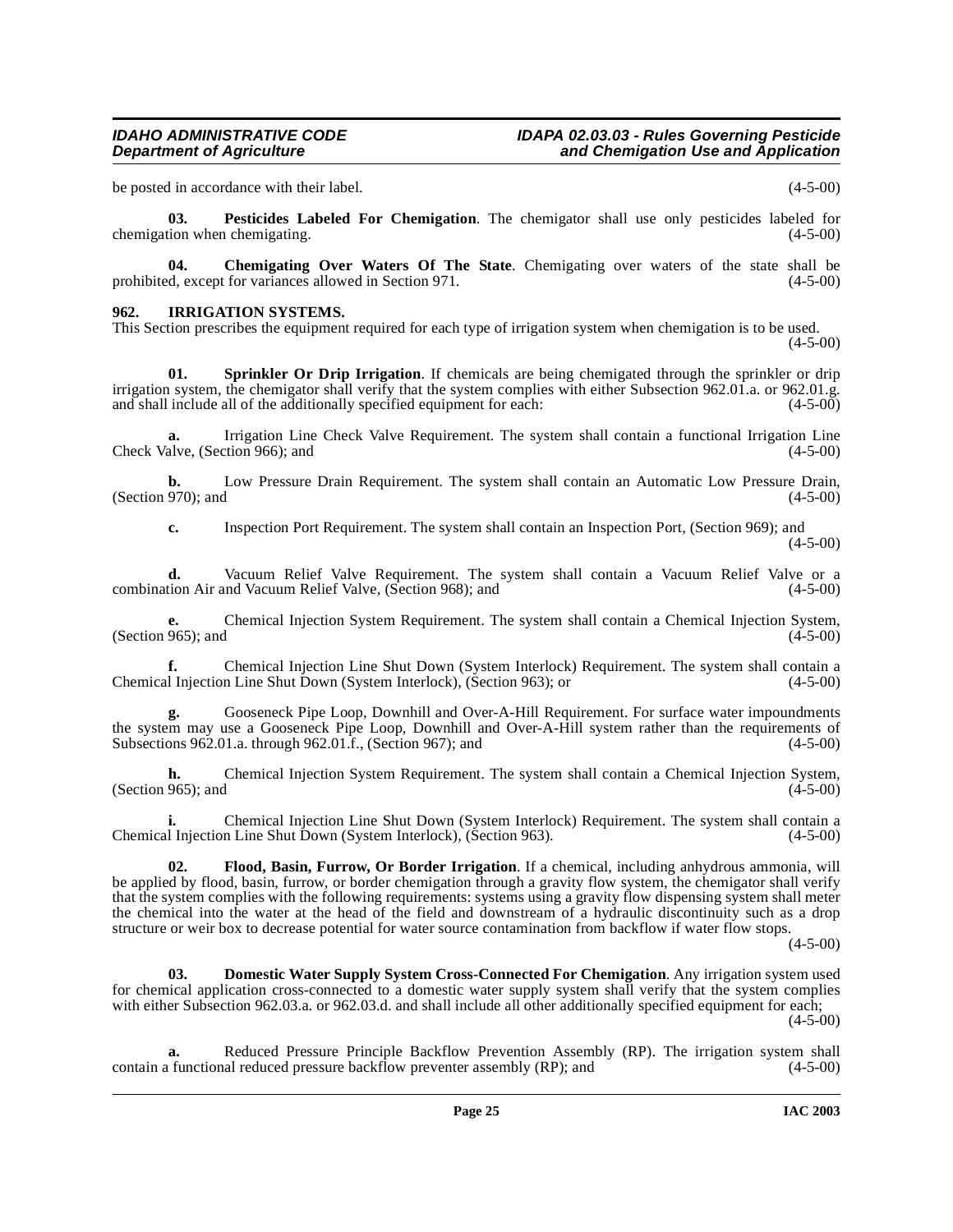i. The RP assembly shall be located on the irrigation pipeline between the water supply pump and the chemical injection, and downstream from any domestic water supply diversion point. (4-5-00) point of chemical injection, and downstream from any domestic water supply diversion point.

ii. The purpose of a Reduced Pressure Principle Backflow Prevention Assembly (RP) is to keep contaminated water from flowing back into a domestic water supply system when some abnormality in the system causes pressure to be temporarily higher in the contaminated part of the system than in the domestic water supply system piping. (4-5-00)

iii. The RP assembly shall have been manufactured in full conformance with the American National Standards Institute (ANSI)/American Water Works Association (AWWA) ANSI/WWA C511 Standard for Reduced Pressure Principle Backflow Prevention Assemblies established by the AWWA; and have met completely the laboratory and field performance specifications of the Foundation for Cross-Connection Control and Hydraulic Research of the University of Southern California (USC FCCCHR); or an equivalent, Department-approved testing facility. (4-5-00) facility.  $(4-5-00)$ 

**b.** Chemical Injection System Requirement. The system shall contain a Chemical Injection System, 965): and (4-5-00) (Section 965); and

**c.** Chemical Injection Line Shut Down (System Interlock) Requirement. The system shall contain a Chemical Injection Line Shut Down (System Interlock), (Section 963); or (4-5-00)

**d.** Air Gap (AG). The water from the domestic water supply system shall be discharged into a reservoir tank prior to the chemical injection. An air gap shall be at least double the diameter of the supply pipe measured vertically above the overflow rim of the vessel – in no case less than one (1) inch. Chemical injection shall not occur upstream of the air gap; and  $(4-5-00)$ not occur upstream of the air gap; and

**e.** Chemical Injection System Requirement. The system shall contain a Chemical Injection System, (Section 965); and  $(4-5-00)$ 

**f.** Chemical Injection Line Shut Down (System Interlock) Requirement. The system shall contain a l Injection Line Shut Down (System Interlock), (Section 963). Chemical Injection Line Shut Down (System Interlock), (Section 963).

### <span id="page-25-1"></span><span id="page-25-0"></span>**963. CHEMICAL INJECTION LINE SHUT DOWN (SYSTEM INTERLOCK).**

In every chemigation system, there shall be a functional system interlock designed and installed to shut down the chemical injection unit when chemical distribution is adversely affected. The system interlock shall connect the water supply pump and the chemical injection unit or connect the irrigation line pressure switch and the chemical injection unit if there is no water supply pump and the system is pressurized. The chemical injection line shall contain one (1) of the following options found in Subsections 963.01 through 963.05, to ensure that a chemical injection pump will stop if the irrigation pump stops to prevent the entire chemical mixture from emptying from the supply tank into the irrigation pipeline: (4-5-00)

**01. Electrical Interlock**. The electrical interlock shall contain one (1) of the options in Subsections 963.01.a. through 963.01.d. and shall include all of the additionally specified equipment for each: (4-5-00)

<span id="page-25-2"></span>**a.** Electric Motor-Driven Irrigation Pump or Power Panel: (4-5-00)

i. The electrical controls for the irrigation pump panel or power panel at the pivot or linear shall be interlocked with an electric powered chemical injection pump so that if the water pump shuts off or the pressure switch shuts off power at the panel, the chemical injection pump shall shut off (it is recommended that the interlock also be provided to shut off the irrigation system if the chemical injection pump shuts off); and  $(4-5$ also be provided to shut off the irrigation system if the chemical injection pump shuts off); and

ii. Injection Line Check Valve, (Section 964), shall be installed; and (4-5-00)

iii. In pressurized irrigation systems, the irrigation line or water pump shall include a functional switch. (4-5-00) pressure switch.

**b.** Solenoid Operated Valve. A functional automatic quick-closing check valve and a functional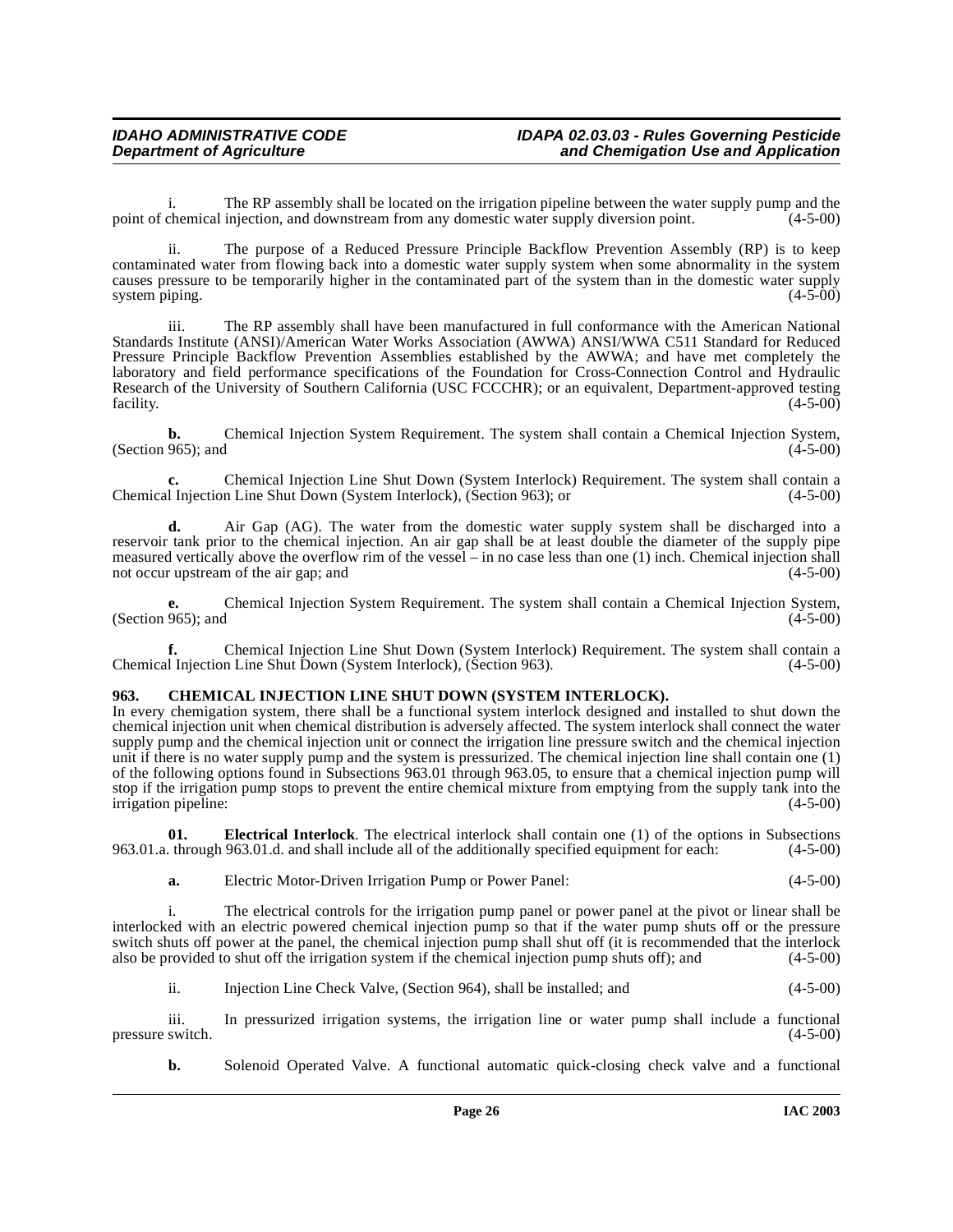| normally closed solenoid operated valve connected to the system interlock shall be: |  |                      | $(4-5-00)$   |
|-------------------------------------------------------------------------------------|--|----------------------|--------------|
|                                                                                     |  | Normally closed; and | $(4-5-00)$   |
|                                                                                     |  |                      | . <i>.</i> . |

ii. Located on the intake side of the injection pump; and (4-5-00)

iii. Open only when there is adequate pressure in the irrigation line to insure uniform chemical (4-5-00) distribution; and

iv. In pressurized irrigation systems, the irrigation line or water pump shall include a functional switch. (4-5-00) pressure switch.

**c.** A functional automatic quick-closing check valve and a functional normally closed hydraulically operated check valve. The hydraulically operated check valve shall be connected to the main water line such that the valve only opens when the main water line is adequately pressurized. In addition, in pressurized irrigation systems, the irrigation line or water pump shall include a functional pressure switch: or (4-5-00) the irrigation line or water pump shall include a functional pressure switch; or

**d.** A functional automatic quick-closing check valve and a functional vacuum relief valve located in the chemical injection line between the positive displacement chemical injection pump and the chemical check valve. This alternative is appropriate only for those chemigation systems using a positive displacement chemical injection pump and is not for use with Venturi injection systems. This valve shall be elevated at least twelve (12) inches above the highest fluid level in the chemical supply tank and shall be the highest point in the injection line. The valve shall open at six (6) inches water vacuum or less and shall be spring-loaded or otherwise constructed such that it does not leak on closing. It shall prevent leakage from the chemical supply tank on system shutdown. The valve shall be constructed of chemically resistant materials. In addition, in pressurized irrigation systems, the irrigation line or water pump shall include a functional pressure switch.

<span id="page-26-2"></span>**02. Mechanical Interlock**. The mechanical interlock shall contain one (1) of the options in Subsections 963.02.a. or 963.01.b. and shall include all of the additionally specified equipment for each: (4-5-00)

**a.** Irrigation pumps driven by an internal combustion engine shall be interlocked between the chemical injection pump and the irrigation pump by operating the chemical injection equipment from the engine electrical system, or an electrical generator driven by the pumping plant power unit: (4-5-00)

i. Injection Line Check Valve, (Section 964), shall be installed; and (4-5-00)

ii. In pressurized irrigation systems, the irrigation line or water pump shall include a functional switch; or (4-5-00) pressure switch; or

**b.** Irrigation pumps driven by an internal combustion engine shall be interlocked between the chemical injection pump and the irrigation pump by belt from the drive shaft of the irrigation pump or an accessory pulley of the engine: and (4-5-00) pulley of the engine: and

<span id="page-26-1"></span>i. Injection Line Check Valve, (Section 964), shall be installed; and (4-5-00)

ii. In pressurized irrigation systems, the irrigation line or water pump shall include a functional pressure switch.

**03. Hydraulic Interlock**. Functional, normally closed, hydraulically operated check valve. The control line must be connected to the main water line such that the valve opens only when the main water line is adequately pressurized. This valve must prevent leakage from the chemical supply tank on system shutdown. The valve must be constructed of chemically resistant materials, such as a Venturi System. constructed of chemically resistant materials, such as a Venturi System.

#### <span id="page-26-0"></span>**04. Human Interlock**. (4-5-00)

**a.** A human interlock shall consist of human supervision on-site during the injection of a chemical into the irrigation system for one (1) hour or less to shut down the system in case of failure of the injection pump or  $\frac{1}{4}$  irrigation system; and  $\frac{1}{4}$  and  $\frac{1}{4}$  and  $\frac{1}{4}$  and  $\frac{1}{4}$  and  $\frac{1}{4}$  and  $\frac{1}{4}$  and  $\frac{1}{4}$  and  $\frac{1}{4}$  and  $\frac{1}{4}$  and  $\frac{1}{4}$  and  $\frac{1}{4}$  and  $\frac{1}{4}$  and  $\frac{1}{4}$  and  $\frac{1}{$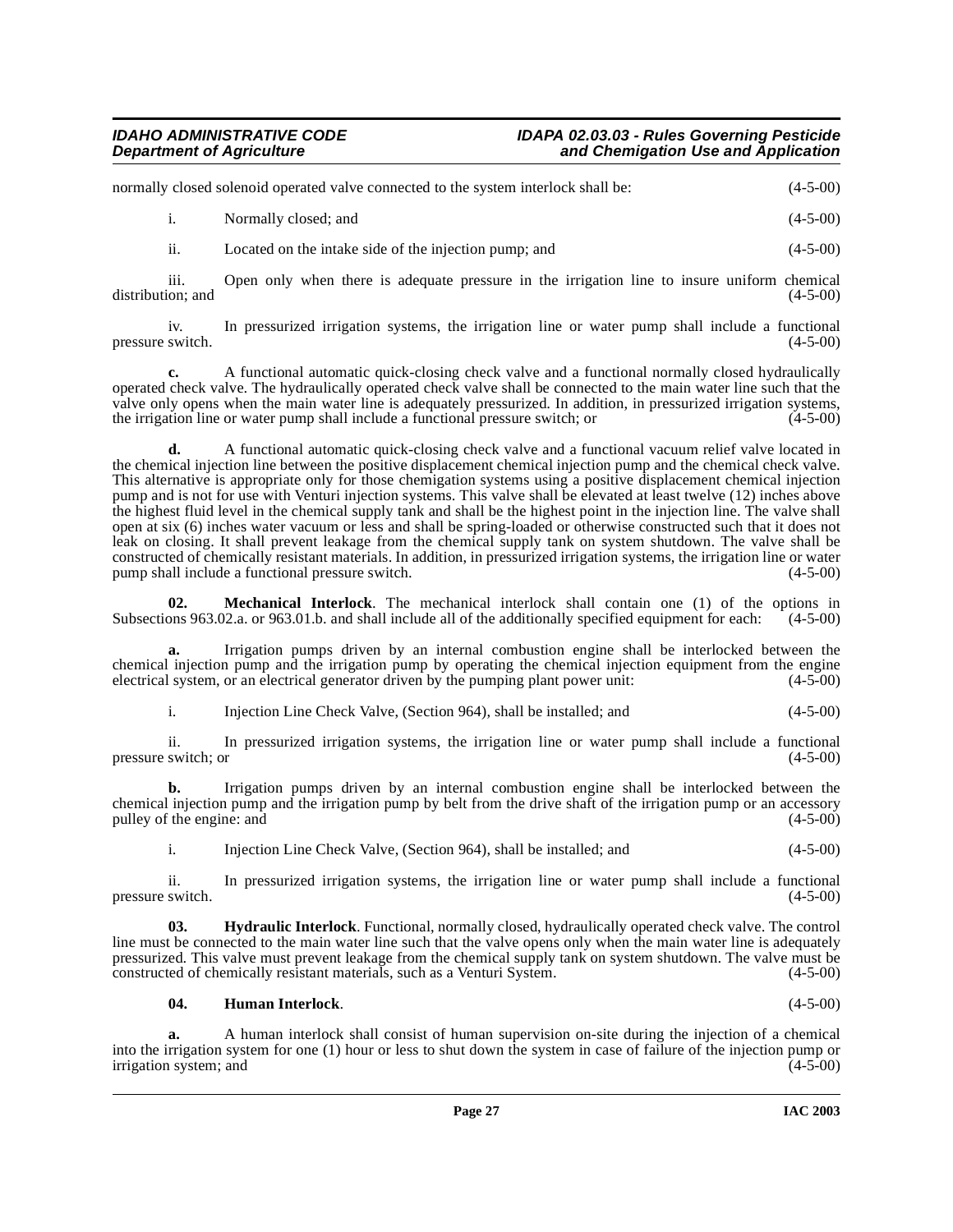**b.** Injection Line Check Valve (Section 964) shall be installed; and (4-5-00) **c.** In pressurized irrigation systems, the irrigation line or water pump shall include a functional pressure switch. (4-5-00)

<span id="page-27-4"></span>**05.** Other Approved Option. Any other option approved by the Director. (4-5-00)

#### <span id="page-27-0"></span>**964. INJECTION LINE CHECK VALVE.**

**01. Injection Line Check Valve**. A functional, spring-loaded injection line check valve with a minimum of ten (10) pounds per square inch (psi) opening (cracking) pressure plus one (1) psi per one (1) foot of elevation between the chemical supply tank and the point of chemical injection and shall be: (4-5-00)

**a.** Located between the chemical injection pump and the point of chemical injection into the irrigation (4-5-00)  $\mu$  line; and  $(4-5-00)$ 

**b.** Made of chemically resistant material; and (4-5-00)

**c.** Designed to prevent irrigation water under operating pressure from entering the chemical injection  $\frac{1}{4}$ . The start of the start of the start of the start of the start of the start of the start of the start of the start of the start of the start of the start of the start of the start of the start of the start of th

**d.** Designed to prevent leakage from the chemical supply tank on system shut down; and (4-5-00)

**02.** A Substitute System. The injection line check valve shall be a substitute for both the solenoid-<br>valve and the functional, automatic, quick closing check valve in the chemical injection line. (4-5-00) operated valve and the functional, automatic, quick closing check valve in the chemical injection line.

#### <span id="page-27-3"></span><span id="page-27-1"></span>**965. CHEMICAL INJECTION SYSTEM.**

All chemical injection systems, except for flood, basin, furrow, or border chemigation through a gravity flow system, shall use: (4-5-00)  $\text{shall use:}$  (4-5-00)

<span id="page-27-6"></span>**01.** Metering Pump. A metering pump such as a positive displacement injection pump effectively designed and constructed of materials that are compatible with chemicals and capable of being fitted with a system<br>interlock: or (4-5-00) interlock; or (4-5-00)

<span id="page-27-7"></span>**02. Venturi System**. Venturi systems including those inserted directly into the main water line, those installed in a bypass system, and those bypass systems boosted with an auxiliary water pump. Booster or auxiliary water pumps shall be connected with the system interlock such that they are automatically shut off when the main line irrigation pump stops, or in cases where there is no main line irrigation pump, when the water pressure decreases to the point where pesticide distribution is adversely affected. Venturies shall be constructed of chemically resistant materials. The line from the chemical supply tank to the Venturi shall contain a functional, automatic, quick closing check valve to prevent the flow of liquid back toward the chemical supply tank. This valve shall be located immediately adjacent to the Venturi chemical inlet. This same supply line shall also contain either a functional normally closed solenoid-operated valve connected to the system interlock or a functional normally closed hydraulically operated valve which opens only when the main water line is adequately pressurized. In bypass systems as an option to placing both valves in the line from the chemical supply tank, the check valve may be installed in the bypass immediately upstream of the Venturi water inlet and either the normally closed solenoid or hydraulically operated valve may be installed immediately downstream of the Venturi water outlet. (4-5-00)

#### <span id="page-27-2"></span>**966. IRRIGATION LINE CHECK VALVE.**

<span id="page-27-5"></span>

| 01. | <b>Construction.</b> Construction shall: | $(4-5-00)$ |
|-----|------------------------------------------|------------|
|-----|------------------------------------------|------------|

**a.** Consist of at least a single check valve; (4-5-00)

**b.** Be of heavy duty construction with all materials resistant to corrosion or protected to resist corrosion; (4-5-00)  $\frac{(-5-00)}{2}$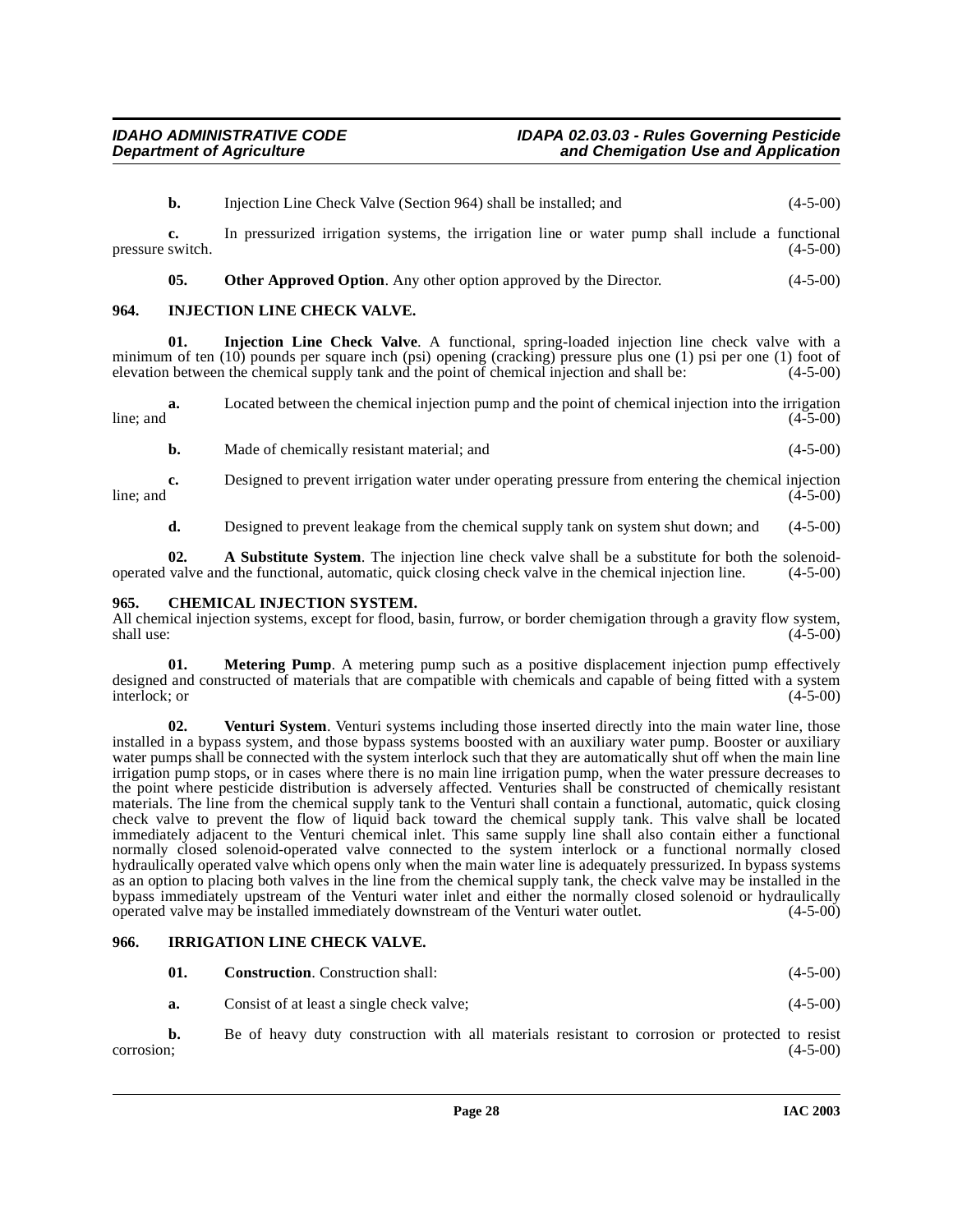| $c_{\cdot}$<br>against reverse flow; | Be spring-loaded with a chemically resistant and resilient seal that provides a watertight seal                                                                                                         | $(4-5-00)$ |
|--------------------------------------|---------------------------------------------------------------------------------------------------------------------------------------------------------------------------------------------------------|------------|
| d.                                   | Not consist of metal to metal seal surfaces;                                                                                                                                                            | $(4-5-00)$ |
| e.                                   | Be rated at a pressure equal to or greater than the system working pressure; and                                                                                                                        | $(4-5-00)$ |
| f.                                   | Be positioned and oriented according to manufacturer specifications to ensure proper functioning.                                                                                                       | $(4-5-00)$ |
| 02.                                  | Location. The Irrigation Line Check Valve shall:                                                                                                                                                        | $(4-5-00)$ |
| a.                                   | Be located in the pipeline between the irrigation pump and the point of chemical injection into the<br>irrigation pipeline, and downstream from a vacuum relief valve and automatic low pressure drain. | $(4-5-00)$ |
| b.                                   | When installed, be on a horizontal plane and level. A deviation of not more than ten (10) degrees<br>from horizontal is permitted.                                                                      | $(4-5-00)$ |
| 03.                                  | Labeling Of The Check Valve Or Valve Assembly. Shall be labeled with the following:                                                                                                                     | $(4-5-00)$ |
| a.                                   | Manufacturer's name and model;                                                                                                                                                                          | $(4-5-00)$ |
| b.                                   | Working pressure in pounds per square inch (psi);                                                                                                                                                       | $(4-5-00)$ |
| c.                                   | Maximum flow rate in gallons per minute; and                                                                                                                                                            | $(4-5-00)$ |
| d.                                   | Direction of flow.                                                                                                                                                                                      | $(4-5-00)$ |
| 04                                   | Model Certification. The manufacturer of the irrigation line check valve shall provide verification                                                                                                     |            |

<span id="page-28-3"></span><span id="page-28-2"></span>**odel Certification**. The manufacturer of the irrigation line check valve shall provide verification to the director that the valve model has been tested and certified by an independent laboratory such as the Center For Irrigation Technology, Fresno, California and Great Plains Meter, Inc. Aurora, Nebraska, or other Department approved facility as meeting the following leakage test criteria: (4-5-00)

**a.** Low Pressure Drip Test. A check valve shall withstand for sixteen (16) hours without leakage at the valve seat an internal hydrostatic pressure equivalent to the head of a column of water five (5) feet (1.5m) high retained within the downstream portion of the valve body. No leakage shall occur as evidenced by wetting of paper placed beneath the valve assembly. This test is to be conducted with the valve in both the horizontal and vertical position if intended for such use. (4-5-00) position if intended for such use.

**b.** High Pressure Test. A check valve shall withstand for one (1) minute, without leakage at joints or at the valve seat, an internal hydrostatic pressure of two  $(2)$  times the rate of working pressure of the valve.  $(4-5-00)$ 

### <span id="page-28-1"></span><span id="page-28-0"></span>**967. GOOSENECK PIPE LOOP, DOWNHILL AND OVER-A-HILL.**

**01.** Location. Shall be located in the main water line immediately downstream of the irrigation water (4-5-00)  $pump.$  (4-5-00)

**02. Position**. The bottom side of the pipe at the loop apex shall be at least twenty-four (24) inches e highest sprinkler or other type of water emitting device on the highest part of the field. (4-5-00) above the highest sprinkler or other type of water emitting device on the highest part of the field.

**03. Pipe Loop**. The loop shall contain either a vacuum relief or combination air and vacuum relief valve at the apex of the pipe loop, and if the water pump is portable and the apex is a straight, horizontal section of pipe, the pipe shall be level. (4-5-00)

**04.** Location Of Chemical Injection Port. The chemical injection port shall be located downstream of of the pipe loop and at least six (6) inches below the bottom side of the pipe at the loop apex. (4-5-00) the apex of the pipe loop and at least six  $(6)$  inches below the bottom side of the pipe at the loop apex.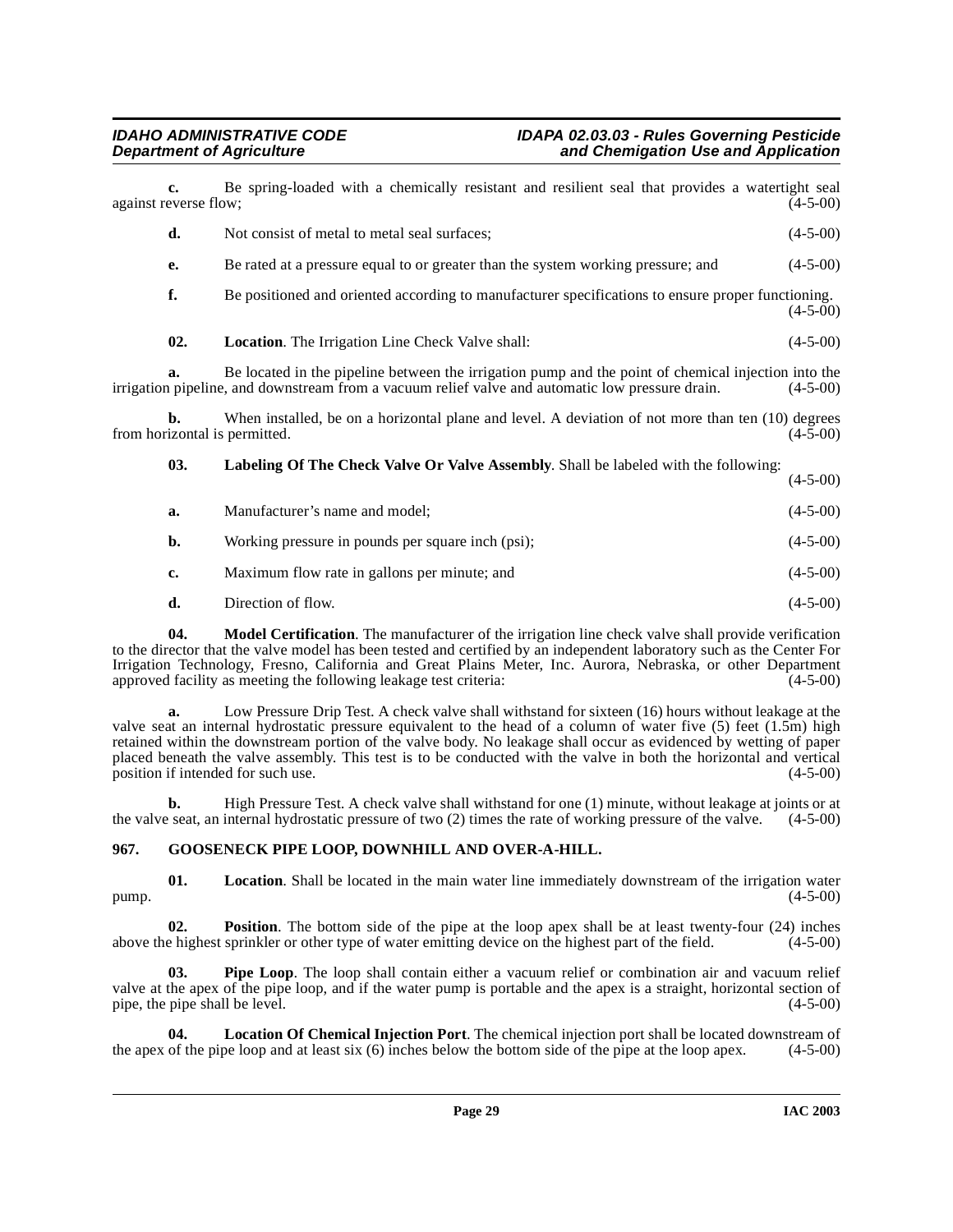<span id="page-29-8"></span><span id="page-29-7"></span>**05.** Use Restriction. Shall not be allowed when pumping from a groundwater source.  $(4-5-00)$ 

### <span id="page-29-0"></span>**968. VACUUM RELIEF VALVE OR COMBINATION AIR AND VACUUM RELIEF VALVE.**

**01.** Location. Shall be located on top of the horizontal irrigation pipeline on the upstream side of the live. check valve.

**02. Orifice Size**. Shall have a total (individually or combined) orifice size of at least three-fourths (3/4) inch diameter for a four (4) inch pipe, a one (1) inch diameter for a five (5) to eight (8) inch pipe, a two (2) inch diameter for a nine (9) to eighteen (18) inch pipe, and a three (3) inch diameter for a nineteen (19) inch and greater pipe.  $(4-5-00)$ pipe.  $(4-5-00)$ 

#### <span id="page-29-6"></span><span id="page-29-1"></span>**969. INSPECTION PORT.**

**01.** Inspection Port. The inspection port can be combined with a mounting of a vacuum relief or tion air and vacuum relief valve and shall: (4-5-00) combination air and vacuum relief valve and shall:

**a.** Be located on the pipeline between the irrigation pump and the irrigation pipeline check valve above the low pressure drain:  $(4-5-00)$ directly above the low pressure drain;

**b.** Have a minimum diameter opening of four (4) inches from which the check valves and low drain shall be visible: (4-5-00) pressure drain shall be visible;

**c.** Be mounted with quick disconnects, quick coupler, ring lock or flange fittings, dresser couplings or other fittings that allow for easy removal of the inspection port. Any bolts shall be located on the outside of the irrigation water pipe; and

**d.** Be located near the irrigation line check valve to allow for inspections and check for malfunctioning of the irrigation line check valve and low pressure drain. (4-5-00) (4-5-00)

#### <span id="page-29-2"></span>**970. AUTOMATIC LOW PRESSURE DRAIN.**

### <span id="page-29-5"></span>**01. Automatic Low Pressure Drain**. Automatic low pressure drain shall: (4-5-00)

**a.** Be installed upstream of the irrigation line check valve at the lowest point of the horizontal water ipeline; supply pipeline;

**b.** Not extend into the horizontal pipe beyond the inside surface of the bottom of the pipe; (4-5-00)

**c.** Be at least three-fourths (3/4) inch in diameter with a closing pressure of not less than five (5) psi;  $(4-5-00)$ 

**d.** If the drain is within twenty (20) feet of the water source, contain a corrosion resistant tube, pipe, hose, or similar conduit three-fourths (3/4) inch in diameter to discharge a solution at least twenty (20) feet down slope from the irrigation water source and away from any other water sources; and (4-5-00)

<span id="page-29-9"></span>**e.** Not have any valves located on the outlet side of the drain tube. (4-5-00)

### <span id="page-29-3"></span>**971. VARIANCES.**

The Department may grant variances with such conditions and safeguards as it determines are necessary to prevent contamination or pollution of the waters of the state. Issuance of variances shall not relieve the recipient from compliance with all other responsibilities under the Pesticide and Chemigation Act and Rules. Such variances may be granted upon a request from the owner or operator of the property affected and approval by the Director. The application will state fully the grounds of the application and the facts relied upon. Upon the Department's further investigation, if certain antipollution devices otherwise required by these rules or the Pesticide and Chemigation Act, are not necessary or consequences inconsistent with the rules or act, such variances may be granted. ( are not necessary or consequences inconsistent with the rules or act, such variances may be granted.

### <span id="page-29-4"></span>**972. -- 999. (RESERVED).**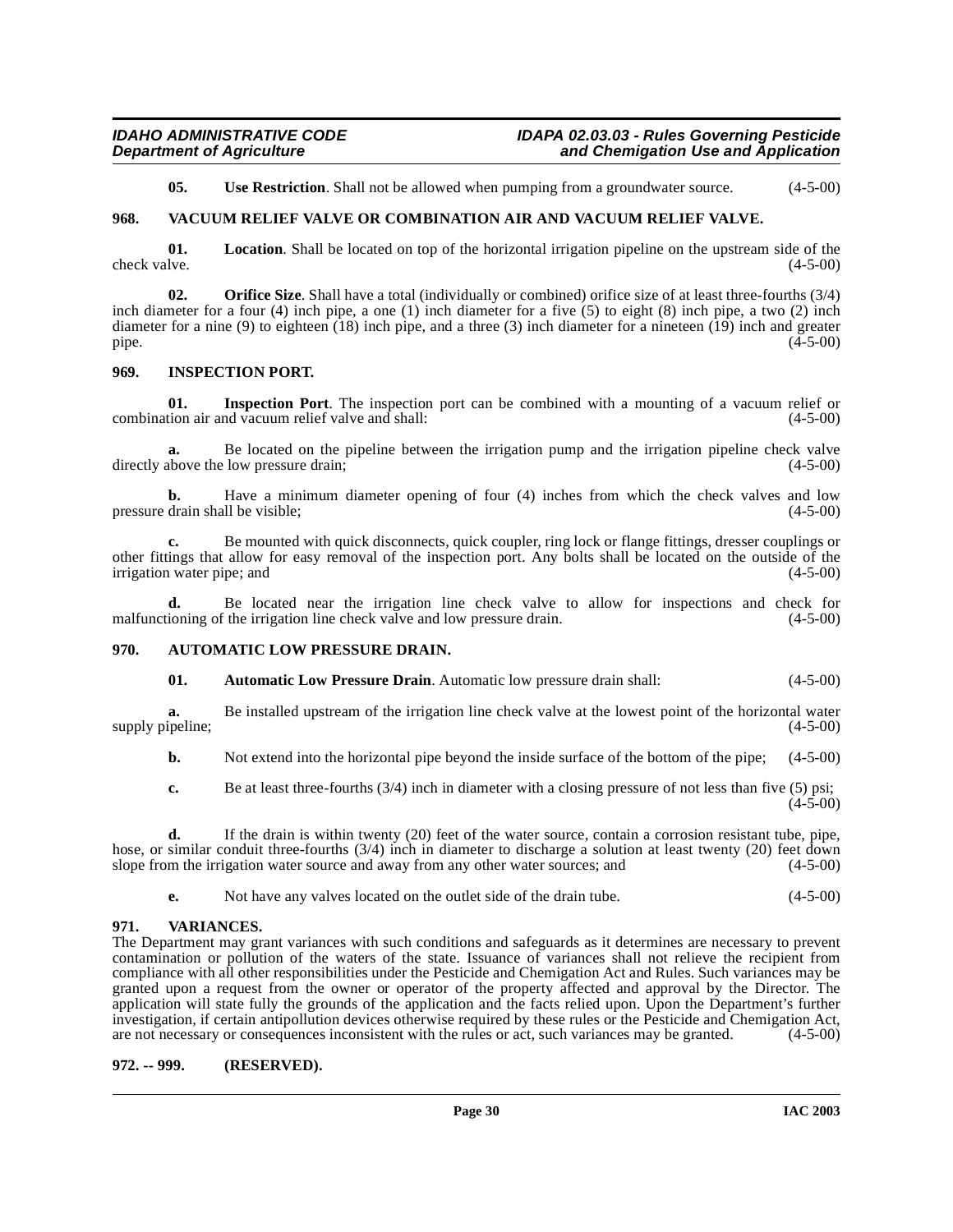# **Subject Index**

#### **A**

Active Ingredient, Pesticide/ Chemigation Use/Application, Experimental Permits [18](#page-17-6) Acute Toxicity, Pesticide/Chemigation Use/Application, Experimental Permits [18](#page-17-7) Air Gap [3](#page-2-6) Airflow & Temperature Inversion Indicators, Pesticide, Chemigation Use, Application [21](#page-20-3) Amendment, Suspension, Or Revocation Of The LPC Registration, Pesticide/Chemigation Use/ Application [14](#page-13-3) Application Near Hazard Areas, Pesticide/Chemigation Use/ Application [22](#page-21-5) Applicator Records, Pesticide/ Chemigation Use/Application [14](#page-13-4) Approval For Use Of Other Application, Pesticide/Chemigation Use/ Application [18](#page-17-8) Automatic Low Pressure Drain, Pesticide/Chemigation Use/ Application [30](#page-29-5)

### **B**

Basin Irrigation [3](#page-2-7) Bee Restrictions, Pesticide/Chemigation Use/Application [19](#page-18-4) Border Irrigation [3](#page-2-8)

#### **C**

Certification [3](#page-2-9) Certification, Department Examinations, Pesticide/Chemigation Use/Application [8](#page-7-0) Change Notification, Pesticide/ Chemigation Use/Application [18](#page-17-9) Change Of License Status, Pesticide/ Chemigation Use/Application [18](#page-17-10) Check Valve [3](#page-2-10) Chemical Injection Line Shut (System Interlock), Pesticide/Chemigation Use/Application [26](#page-25-1) Chemical Injection System, Pesticide/ Chemigation Use/Application [28](#page-27-3) Chemigating Over Waters Of The State [25](#page-24-0) Chemigation Equipment Standards, Pesticide/Chemigation Use/ Application [24](#page-23-2) Chemigation Wind Speed Precautions, Pesticide/Chemigation Use/ Application [18](#page-17-11) Chemigator [3](#page-2-11) Contract Transport & Disposal,

Pesticide, Chemigation Use, Application [23](#page-22-1) Cross-Connection [3](#page-2-12)

#### **D**

Definitions, IDAPA 02.03.03, Rules Governing Pesticide & Chemigation Use & Application [3](#page-2-13) Demonstration & Research [4](#page-3-0) Demonstration Of Competence, Pesticide/Chemigation Use/ Application [7](#page-6-2) Department Examination Procedures, Pesticide/Chemigation Use/ Application [10](#page-9-0) Department Possession For Disposal, Pesticide/Chemigation Use/ Application [23](#page-22-2) Deviations From Pesticide Labels & Labeling, Pesticide/Chemigation Use/Application [17](#page-16-4) Disposal, Pesticide/Chemigation Use/ Application [20](#page-19-2) Domestic Water Supply System [4](#page-3-1) Domestic Water Supply System Cross-Connected For Chemigation, Pesticide/Chemigation Use/ Application [25](#page-24-1) Drip Irrigation [4](#page-3-2)

### **E**

Electrical Interlock, Pesticide/ Chemigation Use/Application [26](#page-25-2) Ester Restriction, Pesticide/ Chemigation Use/Application [21](#page-20-4) Examination Fee Per Examination Category, Pesticide/Chemigation Use/Application [16](#page-15-4) Exceptions, Pesticide Storage, Pesticide/Chemigation Use/ Application [20](#page-19-3) Exceptions, Wind Velocity, Pesticide/ Chemigation Use/Application [18](#page-17-12) Experimental Permits, Pesticide/ Chemigation Use/Application [18](#page-17-13) Experimental Use, Pesticide/ Chemigation Use/Application, Experimental Permits [19](#page-18-5)

### **F**

Fees, Pesticide/Chemigation Use/ Application [16](#page-15-5) Financial Responsibility, Pesticide/ Chemigation Use/Application [16](#page-15-6) Flood Irrigation [4](#page-3-3) Flood, Basin, Furrow Or Border Irrigation -- Additional Requirements, Pesticide/

Chemigation Use/Application [25](#page-24-2) Flow Rate [4](#page-3-4) Furrow Irrigation [4](#page-3-5)

#### **G**

General Chemigation Requirements, Pesticide/Chemigation Use/ Application [24](#page-23-3) Gooseneck Pipe Loop, Downhill & Over-A-Hill, Pesticide/Chemigation Use/Application [29](#page-28-1) Green Pea Exception, Pesticide/ Chemigation Use/Application [19](#page-18-6)

#### **H**

Hazard Area [4](#page-3-6) Hazard Area, Aircraft Spray Distances, Pesticide/Chemigation Use/ Application [21](#page-20-5) High Volatile Ester Restrictions, Pesticide/Chemigation Use/ Application [21](#page-20-6) High Volatile Esters [4](#page-3-7) Home & Garden Restrictions, Pesticide, Chemigation Use/Application [20](#page-19-4) Human Interlock, Pesticide/ Chemigation Use/Application [27](#page-26-0) Hydraulic Interlock, Pesticide/ Chemigation Use/Application [27](#page-26-1)

#### **I**

Imposition Of Civil Penalty, Pesticide/ Chemigation Use/Application [14](#page-13-5) Injection Line Check Valve, Pesticide/ Chemigation Use/Application [28](#page-27-4) Injection Pump [4](#page-3-8) Inspection Port [4](#page-3-9) Inspection Port, Pesticide/Chemigation Use/Application [30](#page-29-6) Interim Exemption From Pesticide Dealer Licensing & Recordkeeping [12](#page-11-1) Irrigation Line Check Valve Model Certification, Pesticide/Chemigation Use/Application [29](#page-28-2) Irrigation Line Check Valve, Pesticide/ Chemigation Use/Application [28](#page-27-5) Irrigation Systems, Pesticide/ Chemigation Use/Application [25](#page-24-3)

#### **L**

Labeling Of The Check Valve Or Valve Assembly, Pesticide/Chemigation Use/Application [29](#page-28-3) Licensed Professional Applicator, Pesticide/Chemigation Use/ Application [11](#page-10-0) Licensing Periods & Recertification,